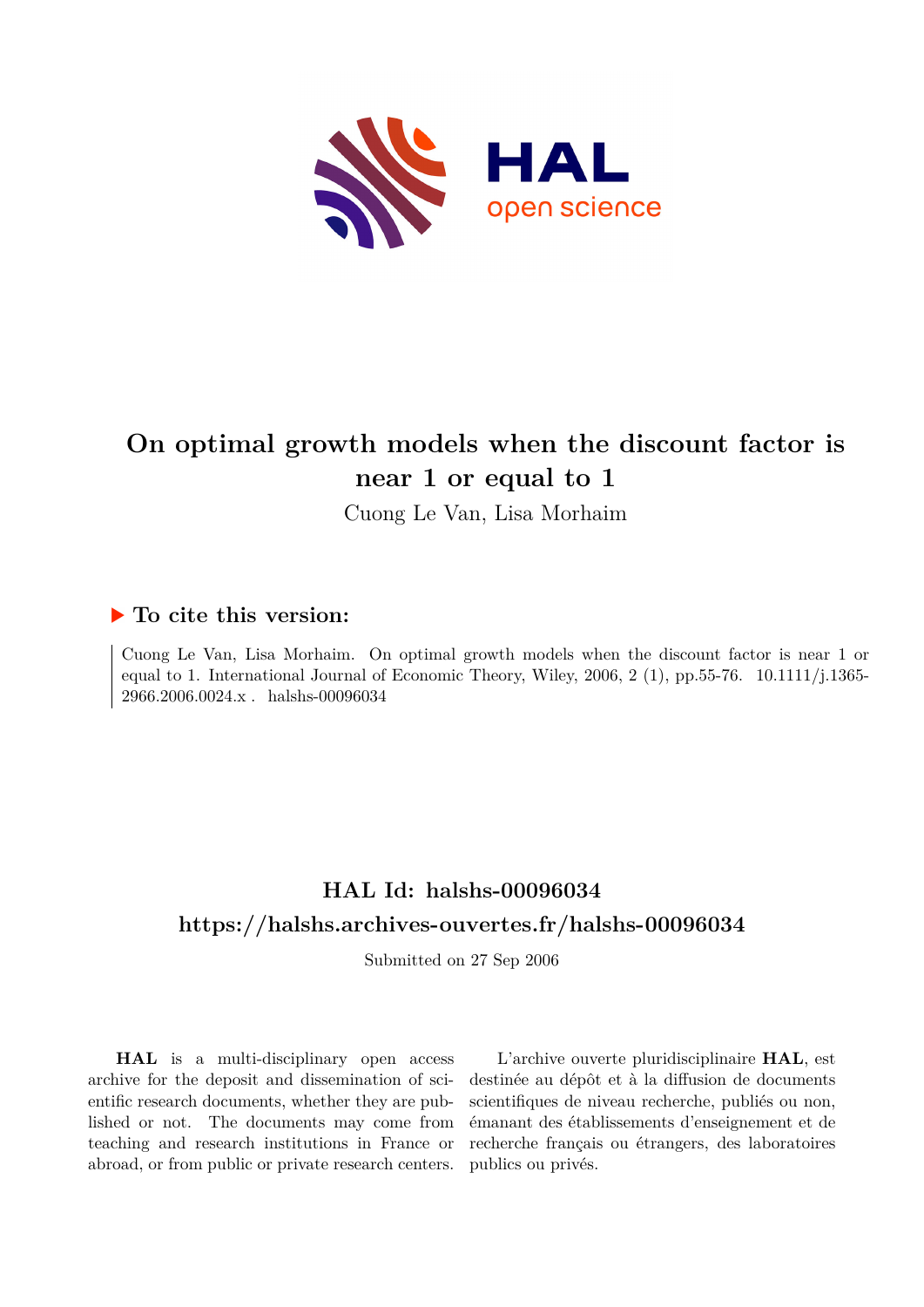# On Optimal Growth Models when the Discount Factor is near 1 or equal to 1

Cuong Le Van (CNRS-CERMSEM)<sup>∗</sup> Lisa Morhaim (CERMSEM, University of Paris 1)∗ †

December 2005

### Abstract

The aim of this paper is to fill the gap between intertemporal growth models when the discount factor is close to one and when it equals one. We show that the value function and the policy function are continuous with respect both to the discount factor  $\beta$  and the initial stock of capital  $x_0$ . We prove that the optimal policy  $g^{\beta}(x_0)$  is differentiable and that  $Dg^{\beta}(x_0)$  is continuous with respect to  $(\beta, x_0)$ . As a by-product, a global turnpike result is proved.

Keywords. Optimal growth, discount factor, value function, policy function, differentiability, turnpike.

JEL Classification. C61, O41.

### 1 Introduction

A large part of the litterature on intertemporal models of consumption and capital accumulation has focused on the existence and dynamical properties of optimal solutions to optimization problems. Dynamic programming gives an attractive methodology for studying the behavior of optimal paths as long as the information about optimal solutions is summarized in the policy function  $q$ . The

<sup>∗</sup>CERMSEM, EP 1737 du CNRS, Universit´e de Paris I, Maison des Sciences Economiques, 106-112 Bd de l'Hˆopital 75647 Paris Cedex 13, France. E-mail: levan@univ-paris1.fr, morhaim@univ-paris1.fr. Tel: 33 1 44 07 83 00. Fax: 33 1 44 07 83 01.

<sup>†</sup>The authors are grateful to Manuel Santos, Kevin Reffet and an anonymous referee for many remarks and comments.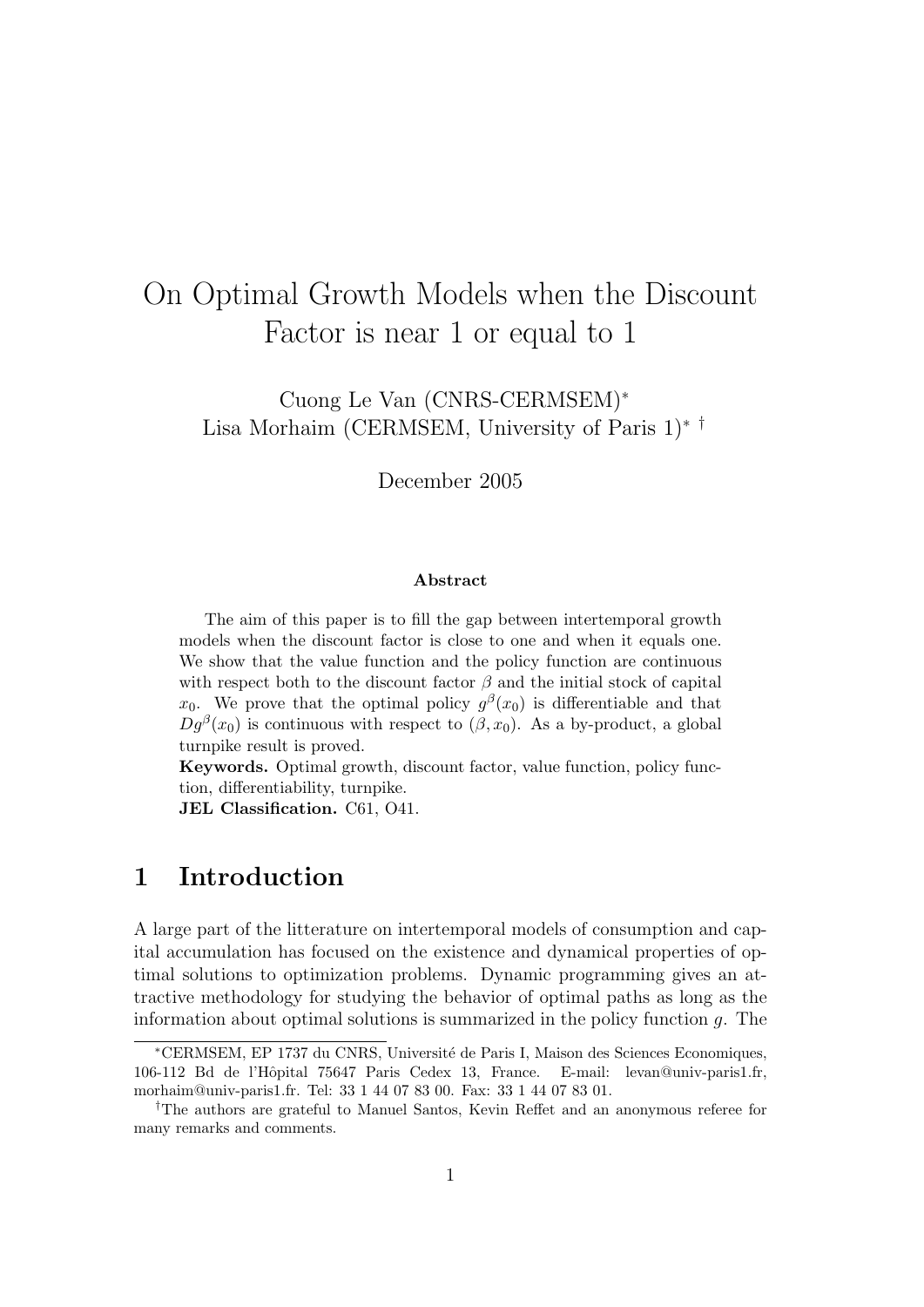properties of the optimal policy and the value function are well-known in the case when the discount factor  $\beta$  is strictly less than one.

Benveniste and Scheinkman[3] have proved the differentiability of the value function. Araujo and Scheinkman[2] under usual conditions and a very strong condition(the so-called "dominant diagonal blocks" conditions) show the equivalence between smoothness with respect to the initial capital stock of the optimal policy and turnpike property of the optimal path. Blot and Crettez[4] have given some alternative sufficient conditions (different from "dominant diagonal blocks" conditions) to have the  $C^k$ - differentiability vis-à-vis the initial stock of capital, the discount factor  $\beta$  < 1, and a parameter which lies in a Banach space. For one-sector models, Araujo has given some conditions for the monotonically increasing policy function to be differentiable and (what is the same) for the value function to be twice differentiable with respect to the initial capital stock. He has also shown that if the return function u is  $C^3$ , the value function is not necessarily  $C^2$ . Although Santos[13], [15] has shown the differentiability of policy functions, his analysis does not include the case where the discount factor equals one. In particular, the proof in Santos [15] is crucially based on the fact that the discount factor is strictly less than one. The same author (see [14]) proves that the policy function could be  $C^1$  with respect to the initial capital stock and the discount factor. In a stochastic setting, Santos and Vigo-Agular (see [16]) prove that the optimal policy could be  $C<sup>1</sup>$  with respect to capital stock and the initial shocks. Another proof of Santos's [13], [15] theorem has been given by Montrucchio[12]. Note that Santos[13] uses results from Boldrin and Montrucchio [5]. Scheinkman<sup>[17]</sup> and Mc Kenzie<sup>[9]</sup> have shown for  $\beta$  close to 1, that the turnpike property holds: the optimal path converges to the stationary state. Note also that Yano[19] is concerned with similar issues.

When  $\beta = 1$ , we know by Gale<sup>[7]</sup> that the optimal path converges. But we do not know anything about the continuity with respect to  $\beta$  of the value and policy functions at  $\beta = 1$ , and about whether the policy function is differentiable or not when  $\beta = 1$ . Here, we show that the value function and policy function are continuous with respect both to the discount factor  $\beta$  and the initial stock of capital x. Moreover, we show that the optimal policy  $g^{\beta}$ . is differentiable and that  $Dg^{\beta}(x)$  is continuous with respect to  $(\beta, x)$ , whereas Santos[13], on the case when  $\beta$  < 1 has shown the C<sup>0</sup>-differentiability with respect to x, or jointly C<sup>1</sup> with respect to the capital stock and the discount factor.

Dana and Le Van [6] have introduced the value function for the case  $\beta = 1$ :

$$
V^{1}(x_{0}) = \max\{\sum_{t=0}^{+\infty} (u(x_{t}, x_{t+1}) - u(\underline{x}, \underline{x})); x_{t+1} \in D(x_{t}), \forall t, x_{0} \text{ is given }\}
$$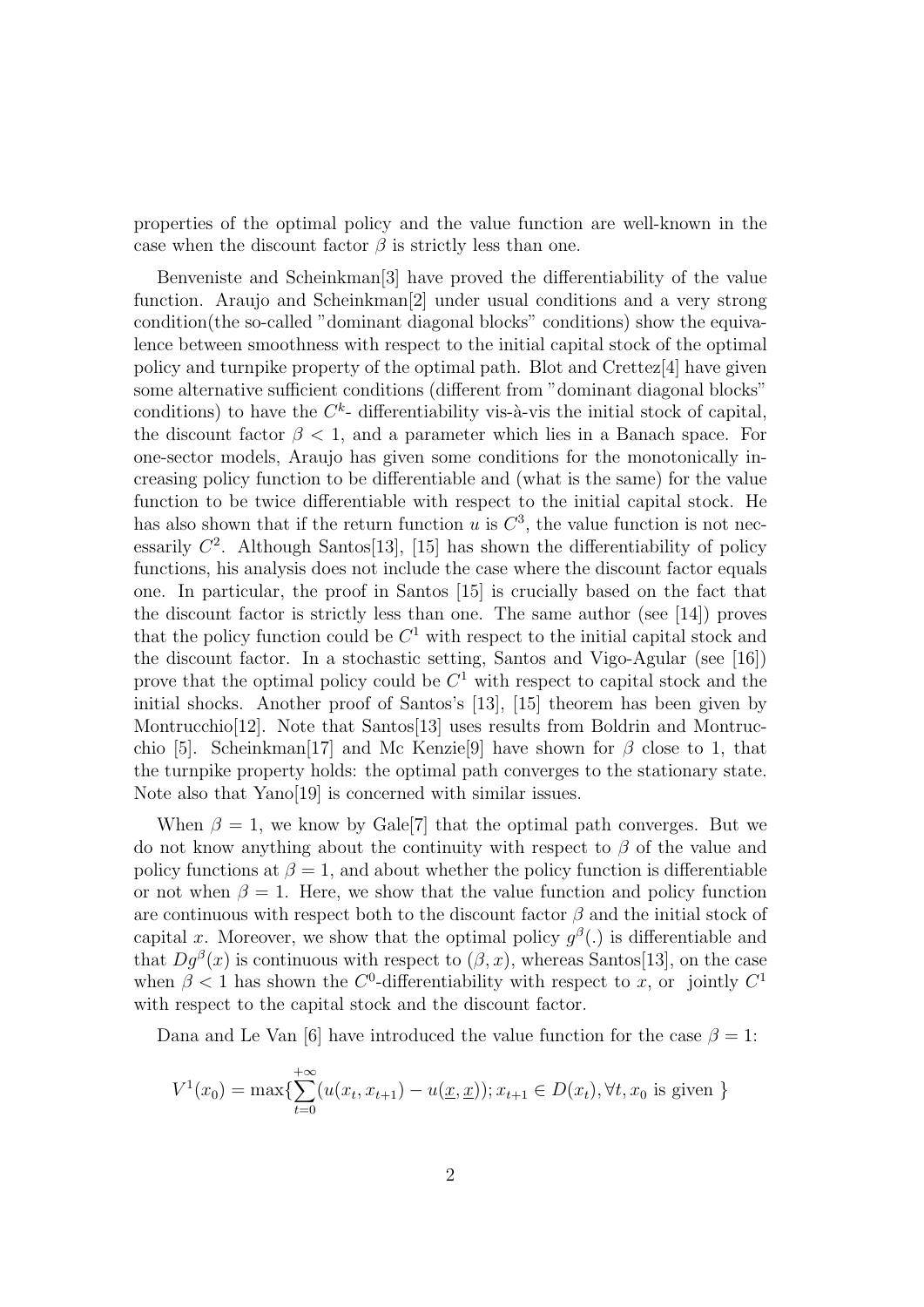where  $\underline{x}$  is defined by  $u(\underline{x}, \underline{x}) = \max_{x \in D(\underline{x})} u(x, x)$  and D is the technology correspondence.

They have shown that under usual assumptions the value function is an upper semi-continuous function that satisfies the Bellman equation and that it is the only upper semi-continuous solution to the Bellman equation.

Obviously, it is clear that if the problem  $V^{\beta}(x_0) = \max\left\{\sum_{n=1}^{+\infty}$  $\sum_{t=0}^{+\infty} \beta^t u(x_t, x_{t+1}); x_{t+1} \in$  $D(x_t)$ ,  $\forall t, x_0$  is given } is considered, it can not converge to  $V^1$  when  $\beta$  converges to one. But it can be shown that for  $\beta$  near one, there exists a stationary state  $x^{\beta}$  for this problem. In order to have a consistent formalization, we write the problem in the following way:

$$
V^{\beta}(x_0) = \max\{\sum_{t=0}^{+\infty} \beta^t (u(x_t, x_{t+1}) - u(x^{\beta}, x^{\beta})); x_{t+1} \in D(x_t), \forall t, x_0 \text{ is given }\}
$$

for  $\beta$  in a neighborhood  $[\beta_0, 1]$  of 1 such that the stationary state  $x^{\beta}$  exists.

The goal of this paper is to fill the gap between  $\beta < 1$  and  $\beta = 1$ . We show that:

- $V^{\beta}(x_0)$  is continuous with respect to  $(\beta, x_0) \in [\beta_0, 1] \times X$ , where X is the compact space of states.
- $g^{\beta}(x_0)$  is continuous with respect to  $(\beta, x_0) \in [\beta_0, 1] \times X$ .
- Under certain assumptions as  $\alpha$ -concavity,  $g^{\beta}(x_0)$  is differentiable and continuous with respect to  $(\beta, x_0) \in [\beta_0, 1] \times X$ . To obtain this result, we combine and extend results of Santos[13] and Montrucchio[12]. But the extension requires the continuity in  $(\beta, x)$  of the value function when  $\beta$  is close or equal to 1. It also requires the existence of a sequence of functions, continuous in  $(\beta, x)$ ,  $C^2$  and concave in x, which converges uniformly in  $(\beta, x)$  to the value-function  $V^{\beta}(x)$  (see Lemma 1).
- As a by-product, we finally obtain a turnpike result for  $\beta$  close to 1. The idea is, as soon as we now know that  $Dg^{\beta}(x^{\beta})$  converges to  $Dg^1(\underline{x})$  and that the turnpike result holds for  $\beta = 1$ , then it can be deduced that the eigenvalues of  $Dg^1(\underline{x})$  are of modulus strictly less than 1. Then, there exists a neighborhood of 1, say  $[\beta'_0, 1]$  such that  $\forall \beta \in [\beta'_0, 1]$ , the eigenvalues of  $Dg^{\beta}(x^{\beta})$  are also of modulus strictly less than 1. We then first show, thanks to the continuity with respect to both  $\beta$  and  $x_0$ , that there exists an  $\varepsilon$  such that if  $||x^{\beta} - x_0|| \leq \varepsilon$ , then the optimal path starting from  $x_0, \{g^{\beta,t}(x_0)\}\_t$ , converges to  $x^{\beta}$ , for any  $\beta$  in  $[\beta'_0, 1]$ . Now, if  $x_0$  does not satisfy  $||x^{\beta} - x_0|| \leq \varepsilon$ , then by Scheinkman's Visit Lemma, there exists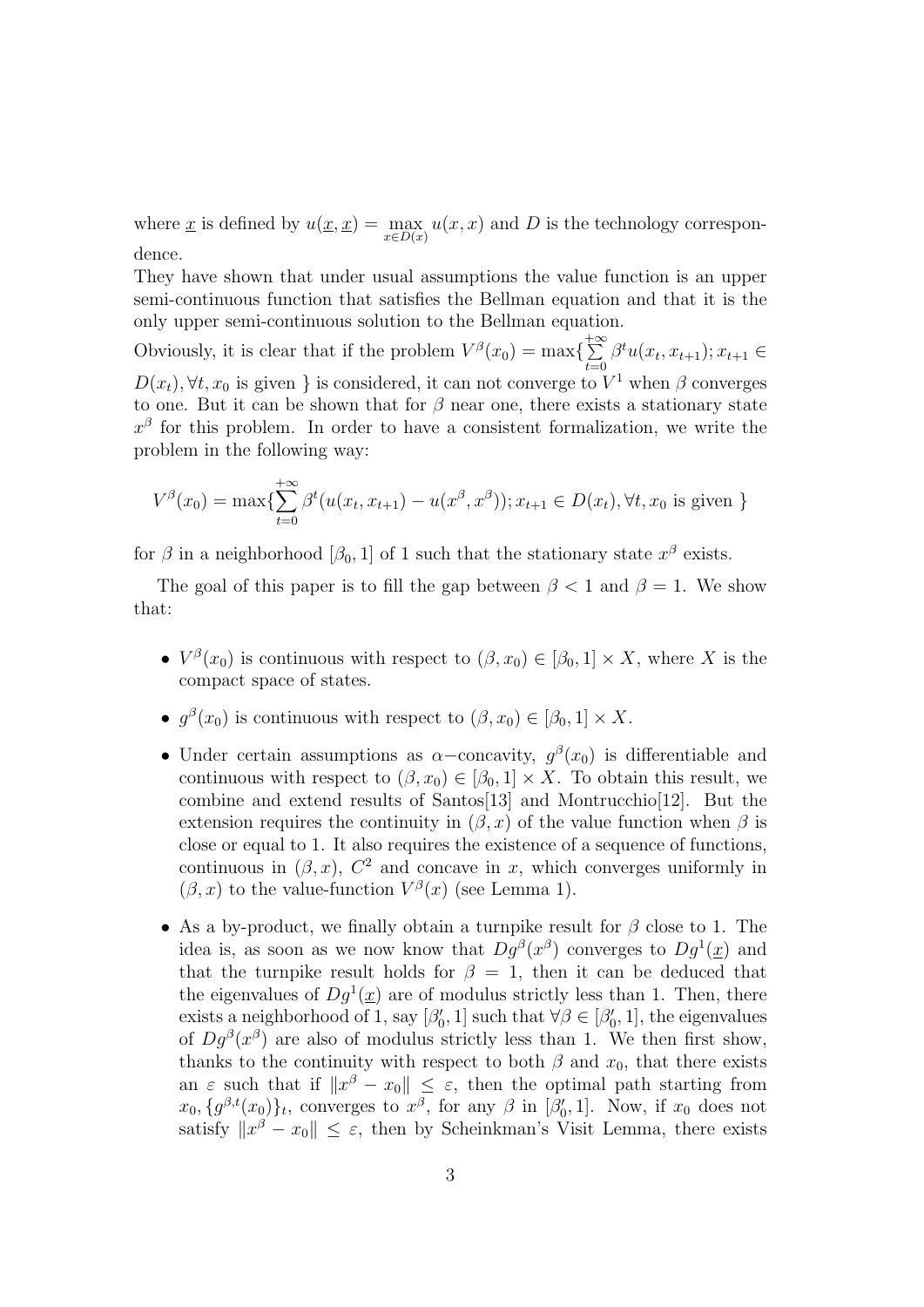$\beta(\varepsilon)$  such that for any  $\beta \geq \beta(\varepsilon)$ , there exists T such that  $g^{\beta,T}(x_0)$  satisfies  $||x^{\beta} - g^{\beta,T}(x_0)|| \leq \varepsilon$ . Then the sequence  $g^{\beta,t}(g^{\beta,T}(x_0))$  converges to  $x^{\beta}$ . From the Mangasarian Lemma, the whole sequence  $\{g^{\beta,t}(x_0)\}_t$  is optimal. Obviously, this one converges to  $x^{\beta}$ . Summing up, for any  $x_0 \in X$ , for any  $\beta \in [\max(\beta_0, \beta(\varepsilon)), 1]$ , the turnpike property holds.

One can wonder why Santos[13] and Montrucchio[12] obtain their results only when  $\beta$  < 1. The approach used by Santos [14], [15], and Montrucchio[12] is based on the contraction property which holds only when  $\beta$  < 1. A careful inspection of the proof in Santos[13] reveals that his approach does not require contraction property. What is important is the continuity of the value function and of the optimal policy. The properties hold when  $\beta < 1$ . But when  $\beta < 1$ , some more proofs are necessary. It will be done in Section 4 of our paper.

The paper is organized as follows: Section 2 deals with the model; in Section 3, we consider the no-discounting case; Section 4 deals with continuity of the value function and the optimal policy with respect both to  $\beta$  and x; Section 5 gives the crucial results of existence and continuity of  $Dg^{\beta}(x)$  with both  $\beta$  and x; In Remark 4 we finally give a very straightforward proof for the turnpike result as a by-product of the differentiability of the policy function.

## 2 The Model

As in Dana and Le Van (1990), we consider a triplet  $(X, D, u)$  and make the following assumptions:

(H1) X is a compact convex subset of  $\mathbb{R}^n_+$ ,  $n \geq 1$ , with nonempty interior, that contains 0.

 $(H2)$  D is a continuous set-valued correspondence from X into a compact set of X, with nonempty convex compact images. Its graph is convex.  $0 \in D(0)$ .

(H3)  $\forall x_0 \geq 0, x_0 \neq 0, \exists y_0 >> 0, y_0 \in D(x_0).$ 

(H4) (free disposal) If  $y \in D(x)$ ,  $x' \ge x$ ,  $y' \le y$ , then  $y' \in D(x')$ .

(H5) *(existence of an expansible stock)* There exists  $(x, y), y \in D(x)$  such that  $y >> x$ .

(H6) The utility function  $u : graphD \to \mathbb{R}$  is a strictly concave  $C^2$  function,  $u(x, y)$  is increasing in x, decreasing in  $y<sup>1</sup>$ .

Note that (H4) and (H5) ensure that  $intgraphD^2$  is nonempty. Moreover,

<sup>&</sup>lt;sup>1</sup>As in Santos [14], we say that the utility function is  $C^2$  in the graph of D if it has a  $C^2$ extension on an open set.

<sup>&</sup>lt;sup>2</sup>We denote by  $intgraphD$  the interior of  $graphD$  with the induced topology.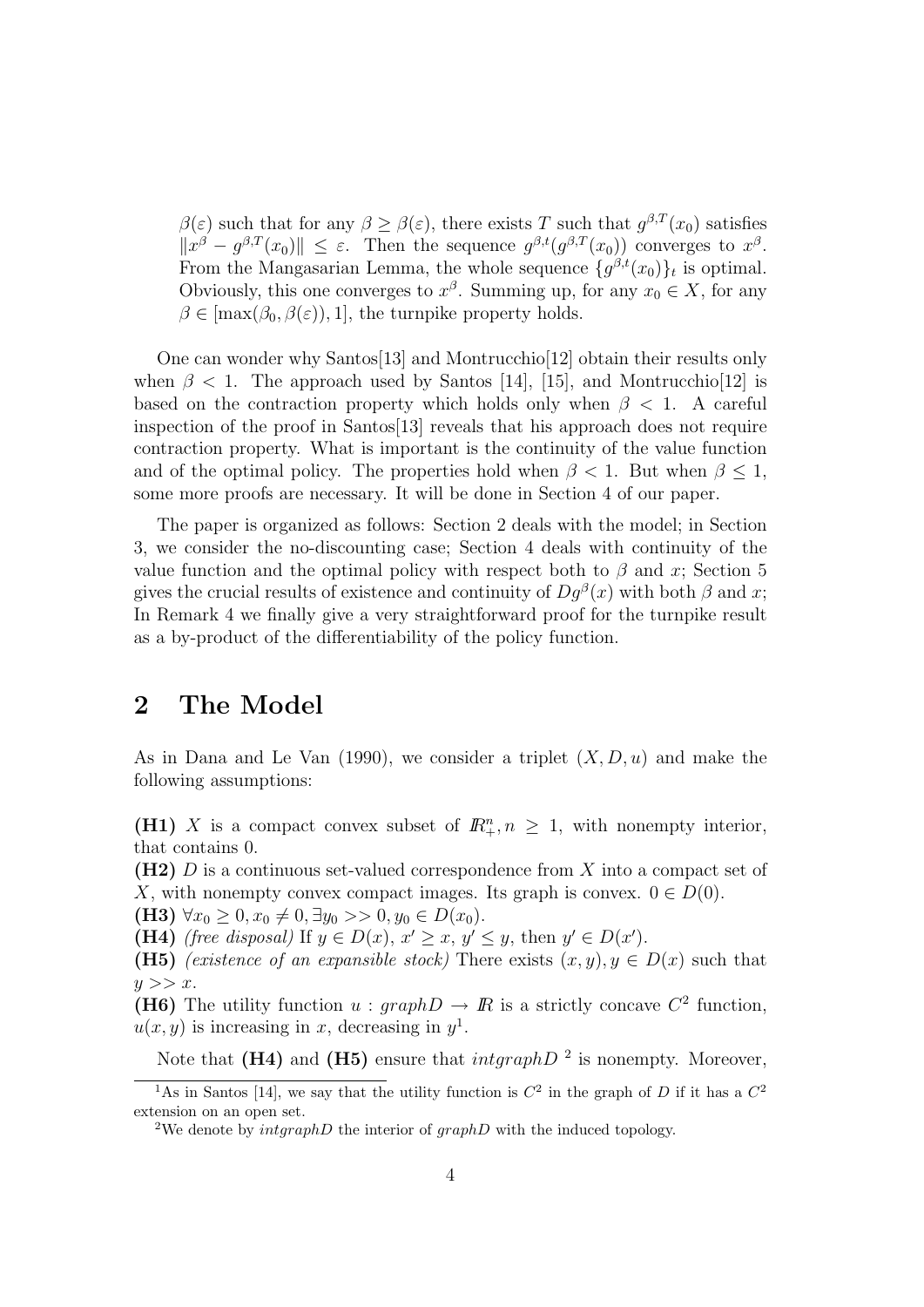by  $(H2)$  and Kakutani's theorem, the set of fixed-points of D is nonempty.

We define the following program:

$$
\overline{u} = \text{Max } u(x, x)
$$
  
s.t.  $x \in D(x)$ 

Then from (H5):

$$
\overline{u} = \text{Max } u(x, x)
$$
  
s.t.  $y \in D(x)$   
 $y \ge x$ 

Throughout this paper, we denote by  $\tilde{x}$  a sequence in X, i.e.,  $\tilde{x} = (x_0, x_1, ..., x_t, ...)$ with  $x_t$  in X, for any t.

Definition 1 A program is a sequence  $\tilde{x} \in X^N$  such that  $\forall t, x_{t+1} \in D(x_t)$ .  $\Gamma(x_0)$  is the set of programs with initial stock  $x_0$ .

Observe that  $\Gamma$  is a continuous correspondence since D is continuous.

## 3 Optimal growth without discounting

Definition 2 Let  $\underline{x} = argmax\{u(x, x), x \in D(x)\}\$ . A program  $\tilde{x} \in \Gamma(x_0)$  is  $\mathbf{good} \; {}^3 \; i\!$ 

$$
\lim_{T \to +\infty} \sum_{t=0}^{T} (u(x_t, x_{t+1}) - u(\underline{x}, \underline{x})) \text{ exists in } \mathbb{R}.
$$

Let us denote by  $\Gamma_G(x_0)$  the set of good programs starting from  $x_0$ .

**Proposition 1** If  $\tilde{x}$  is a good program, then  $\lim_{t} x_t = \underline{x}$ 

*Proof:* See Gale[7]  $\Box$ 

<sup>3</sup>This is the definition in Le Van and Dana[8]. It can be checked that it is equivalent to the definition given by Gale [7]:  $\tilde{x} \in \Gamma(x_0)$  is good if for any  $\tilde{x}' \in \Gamma(x_0)$ , one has  $\liminf_{T \to +\infty} \sum (u(x_t, x_{t+1}) - u(x'_t, x'_{t+1})) > -\infty.$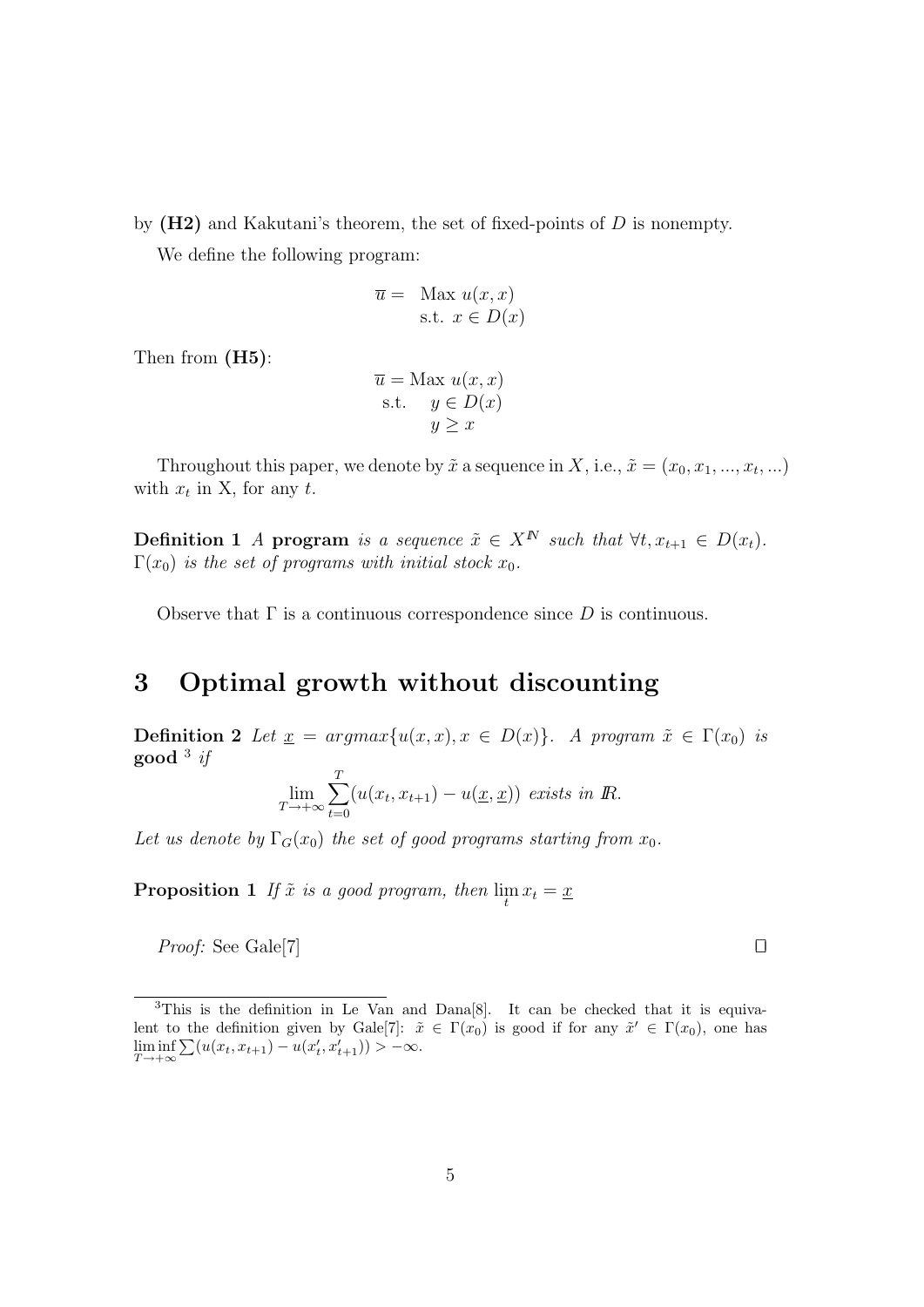**Definition 3** A program  $\tilde{x}^* \in \Gamma(x_0)$  is **optimal** <sup>4</sup> if we have:

$$
\forall \tilde{x} \in \Gamma(x_0), \lim_{T \to +\infty} \sum_{t=0}^T (u(x_t^*, x_{t+1}^*) - u(\underline{x}, \underline{x})) \ge \lim_{T \to +\infty} \sum_{t=0}^T (u(x_t, x_{t+1}) - u(\underline{x}, \underline{x})).
$$

**Proposition 2** The stationary program  $\tilde{x} = (x, x, ...)$  is an optimal program from  $x$ .

*Proof:* See Gale [7] or Le Van and Dana [8].

**Definition 4** Let us define  $\gamma(\tilde{x}) := \lim_{T \to +\infty} \sum_{t=0}^{T} [u(x_t, x_{t+1}) - u(\underline{x}, \underline{x})].$ 

Then the optimal growth problem becomes:

$$
\max_{\tilde{x}\in\Gamma(x_0)}\gamma(\tilde{x});
$$

**Proposition 3** If  $\Gamma_G(x_0) \neq \emptyset$  then there exists an optimal program from  $x_0$ . It is a good program.

*Proof:* See Dana and Le Van[6].  $\Box$ 

**Proposition 4** Assume  $\Gamma_G(x_0) \neq \emptyset$ . Let  $\tilde{x}^* \in \Gamma(x_0)$  satisfy  $\forall t, (x_t^*, x_{t+1}^*) \in$ intgraphD. Then  $\tilde{x}^*$  is optimal if and only if it satisfies the Euler equation:

$$
(\mathcal{E}) \qquad \forall t, u_2(x_t^*, x_{t+1}^*) + u_1(x_{t+1}^*, x_{t+2}^*) = 0.
$$

*Proof:* See Dana and Le Van[6].  $\Box$ 

## 4 About the continuity of the value function and the policy function when  $\beta$  is close to 1 or equals 1

Let us consider the following problem

<sup>4</sup>This is the definition of an optimal program in the sense of Le Van and Dana[8]. An optimum in the sense of Gale is optimal in the sense of Le Van and Dana[8] and the two definitions coincide when  $\Gamma_G(x_0) \neq \emptyset$ .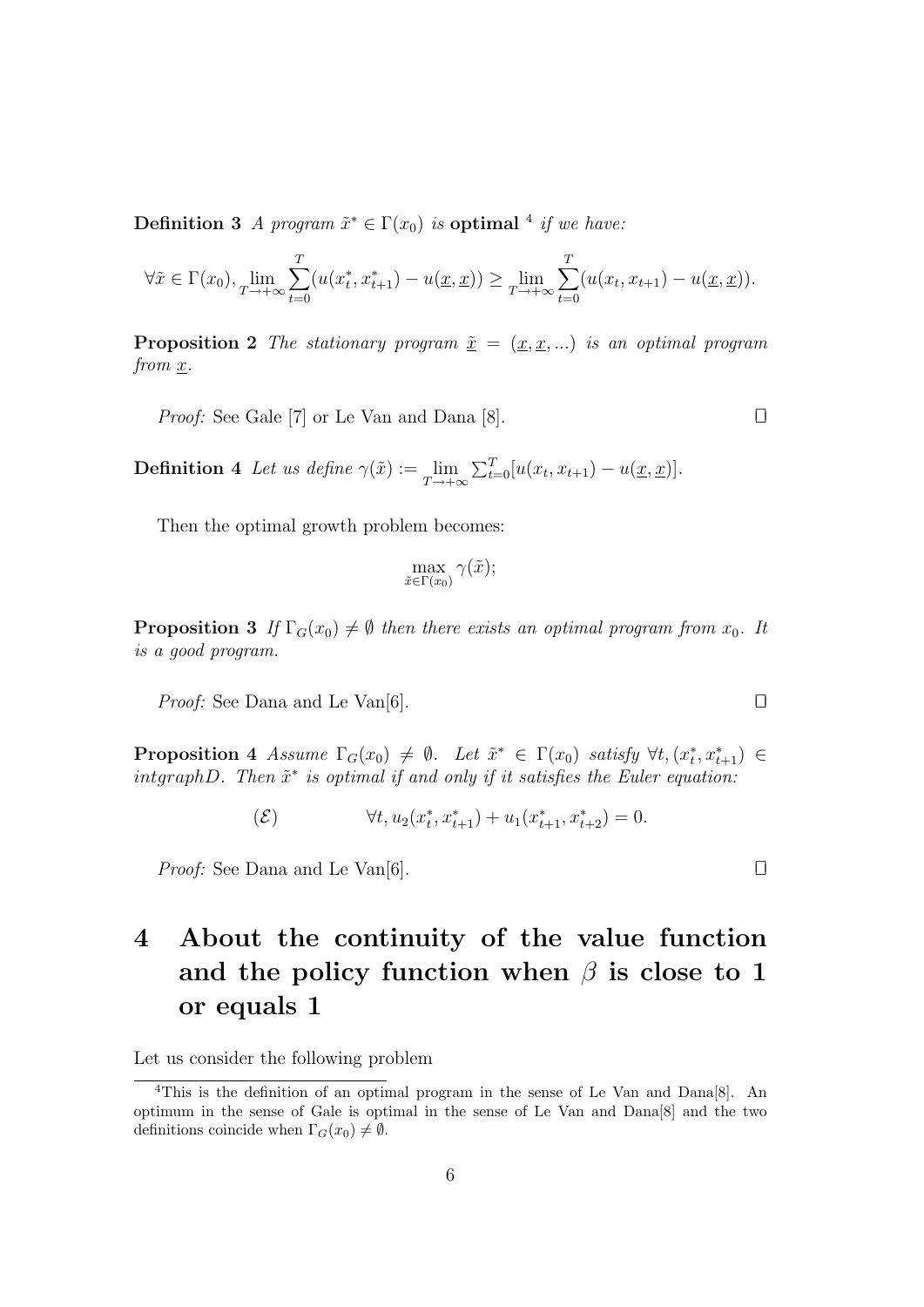$$
\begin{cases}\n\text{Maximize } \sum_{t=0}^{+\infty} \beta^t u(x_t, x_{t+1}) \\
\text{s.t. } \forall t, x_{t+1} \in D(x_t) \\
x_0 \text{ is given} \\
\beta \in (0, 1).\n\end{cases}
$$

**Proposition 5** Assume the Hessian of u at  $(x, x)$  is negative definite. Then there exists a neighborhood of 1,  $[\beta_0, 1]$  such that  $\forall \beta \in [\beta_0, 1]$ , there exists a unique steady state  $x^{\beta}$ . Moreover  $\forall \beta \in [\beta_0, 1], \ \beta \to x^{\beta}$  is continuous. In particular, one has  $\lim_{\beta \to 1} x^{\beta} = \underline{x}$ .

Proof: Consider the equation:

$$
(\mathcal{E}') \qquad \qquad u_2(x^\beta, x^\beta) + \beta u_1(x^\beta, x^\beta) = 0
$$

Differentiate it and obtain:

(\*) 
$$
[u_{21}(x^{\beta}, x^{\beta}) + \beta u_{12}(x^{\beta}, x^{\beta}) + u_{22}(x^{\beta}, x^{\beta}) + \beta u_{11}(x^{\beta}, x^{\beta})]dx^{\beta} + u_{1}(x^{\beta}, x^{\beta})d\beta = 0.
$$

Consider  $z_{(2n)} = (z_{(n)}, z_{(n)}) \neq 0$ . For  $\beta = 1$ , one has  $x^{\beta} = \underline{x}$  and since the Hessian matrix  $H$  is negative definite:

$$
{}^{t}z_{(2n)}Hz_{(2n)} = {}^{t}z_{(n)}(2u_{21}(\underline{x}, \underline{x}) + u_{22}(\underline{x}, \underline{x}) + u_{11}(\underline{x}, \underline{x}))z_{(n)} < 0
$$

The matrix  $[u_{21}(\underline{x}, \underline{x}) + u_{12}(\underline{x}, \underline{x}) + u_{22}(\underline{x}, \underline{x}) + u_{11}(\underline{x}, \underline{x})]$  is invertible. Since for  $\beta = 1, \, (\mathcal{E}')$  has a unique solution x, then by the Implicit Function Theorem, there exists a neighborhood of  $\beta \in [\beta'_0, 1]$ , and a neighborhood  $\mathcal{V}(\underline{x})$  of  $\underline{x}$  such that there is a unique solution  $x^{\beta}$ , which is continuous with respect to  $\beta$ . That is  $x^{\beta} \to \underline{x}$  when  $\beta$  converges to 1. We claim that there exists  $\beta_0 \geq \beta_0$  such that  $\forall \beta \in [\beta_0, 1], x^{\beta}$  is unique. Indeed, suppose the contrary. There will be a sequence  $\beta_n \to 1$ , with another steady state  $x_1^{\beta_n} \notin V(\underline{x})$ ,  $\forall n$ . But  $x_1^{\beta_n} \to \underline{x}$ , which is a contradiction since there will be two steady states in  $\mathcal{V}(\underline{x})$ .

 $\Box$ 

In the remaining of the paper, we will add:

(H7) The Hessian  $D^2u(x, x)$  is negative definite.

Then let us consider the following problems:

$$
(P^{\beta}) = \begin{cases} \text{Maximize } \sum_{t=0}^{+\infty} \beta^{t}(u(x_{t}, x_{t+1}) - u(x^{\beta}, x^{\beta})) \\ \text{s.t.} \quad \forall t, x_{t+1} \in D(x_{t}) \\ x_{0} \text{ is given} \\ \beta \in [\beta_{0}, 1]. \end{cases}
$$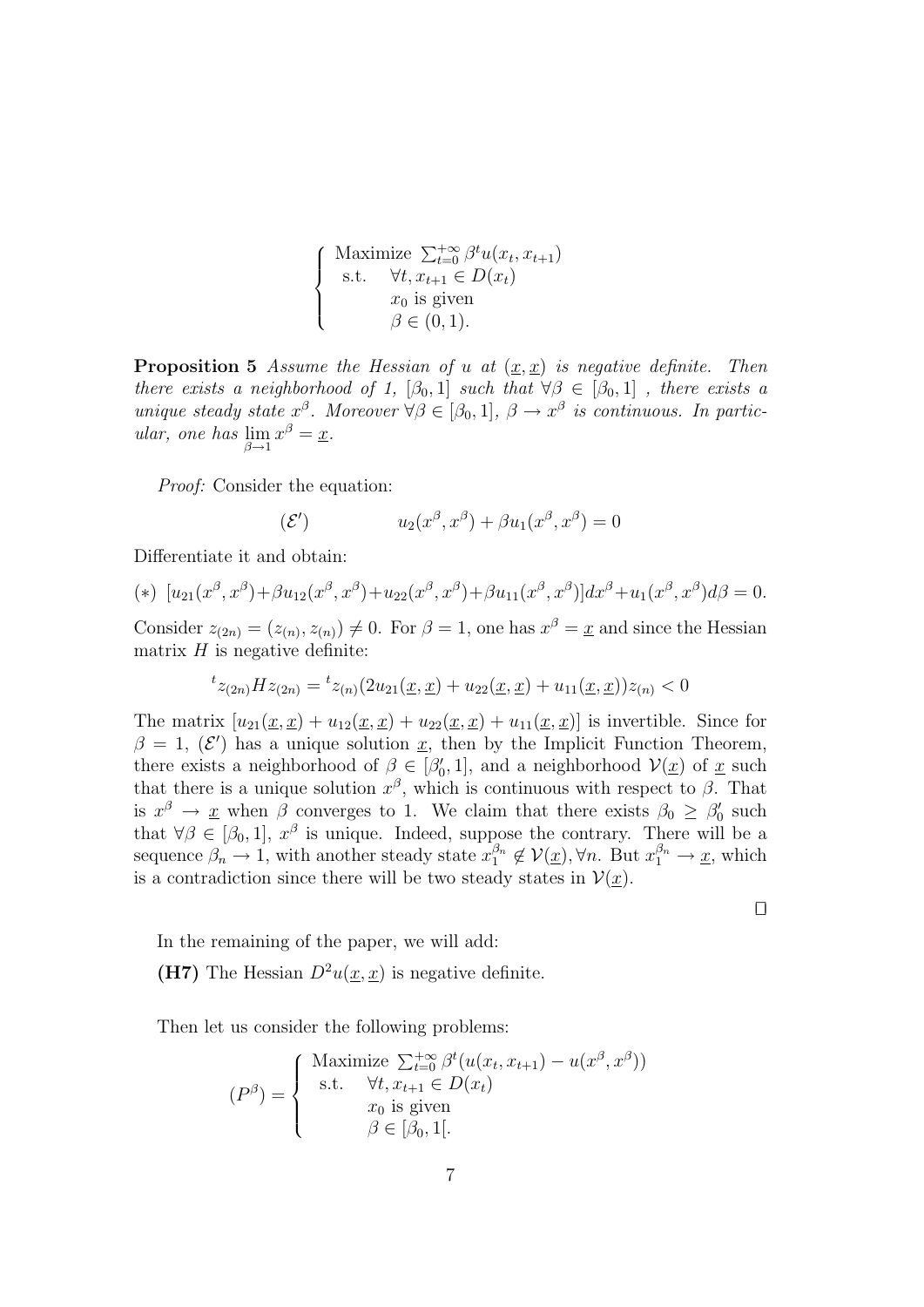where  $(x^{\beta}, x^{\beta})$  is the only stationary program for  $(P_{\beta})$  and

$$
(P1) = \begin{cases} \text{Maximize } \sum_{t=0}^{+\infty} (u(x_t, x_{t+1}) - u(\underline{x}, \underline{x})) \\ \text{s.t. } & \forall t, x_{t+1} \in D(x_t) \\ x_0 \text{ is given } . \end{cases}
$$

when  $\beta = 1$ .

Let us denote respectively by  $V^{\beta}(x_0)$  and  $V^1(x_0)$  the value function of problems  $(P^{\beta})$  and  $(P^1)$ , that is:

$$
V^{\beta}(x_0) = \max\{\sum_{t=0}^{+\infty} \beta^t(u(x_t, x_{t+1}) - u(x^{\beta}, x^{\beta})), x_{t+1} \in D(x_t), \forall t\}
$$

and

$$
V^{1}(x_{0}) = \max\{\sum_{t=0}^{+\infty} (u(x_{t}, x_{t+1}) - u(\underline{x}, \underline{x})), x_{t+1} \in D(x_{t}), \forall t\} \text{ when } \beta = 1.
$$

**Proposition 6**  $V^{\beta}$  satisfies the Bellman equation:

$$
V^{\beta}(x) = \max\{u(x,y) - u(x^{\beta}, x^{\beta}) + \beta V^{\beta}(y); y \in D(x)\}.
$$

*Proof:* It is quite standard when  $\beta < 1$ . For  $\beta = 1$ , see Dana and Le Van[6].  $\Box$ 

Dana and Le Van[6] have shown that (H3) implies  $\forall x_0 \geq 0, x_0 \neq 0$ , there exists a good program from  $x_0$ .

For  $\beta \in [\beta_0, 1]$ , since u is strictly concave, we denote by  $g^{\beta}$  the optimal policy, i.e., for any  $x \in X$ ,  $g^{\beta}(x) := argmax\{u(x, y) - u(x^{\beta}, x^{\beta}) + \beta V^{\beta}(y); y \in D(x)\}\$ 

Let us introduce two assumptions:

(H8)  $\forall x_0 \geq 0, x_0 \neq 0, (x, g^1(x)) \in intgraphD$ . (H9) Either  $D(0) = \{0\}$  or  $D(0)$  contains a strictly positive vector.

Then one has :

**Proposition 7**  $V^{\beta}(x_0)$  is continuous with respect to  $\beta$  and  $x_0$ , for  $\beta \in [\beta_0, 1]$ and  $x \in X$ .

Proof: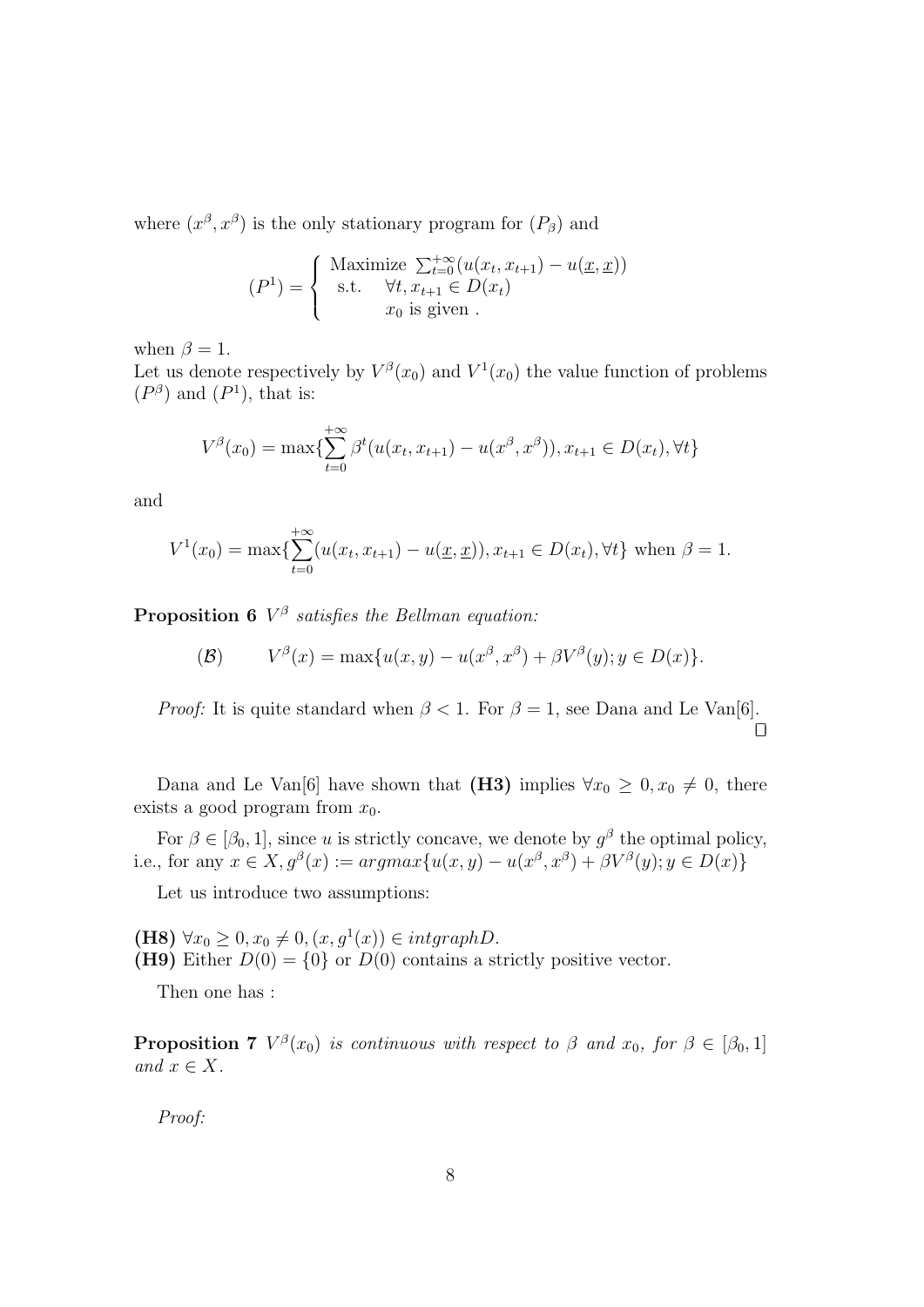1) Let us first show that  $V^{\beta}(x_0)$  is upper semi-continuous with respect to  $(\beta, x_0)$ .

Let  $\tilde{x}^{\beta} := (x_0, x_1^{\beta})$  $_{1}^{\beta},x_{2}^{\beta}$  $x_2^{\beta},...,x_t^{\beta}$  $(t<sup>0</sup>,...)$  be the optimal solution from  $x<sub>0</sub>$  to problem  $(P_\beta)$ . Then by concavity of u, for any  $\tilde{x} \in \Pi(x_0)$ :

$$
\forall t, u(x^{\beta}, x^{\beta}) - u(x_t, x_{t+1}) \ge u_1(x^{\beta}, x^{\beta})(x^{\beta} - x_t) + u_2(x^{\beta}, x^{\beta})(x^{\beta} - x_{t+1})
$$

Then define  $\delta_{\beta}$  by:

$$
u(x^{\beta}, x^{\beta}) - u(x_t, x_{t+1}) = u_1(x^{\beta}, x^{\beta})(x^{\beta} - x_t) + u_2(x^{\beta}, x^{\beta})(x^{\beta} - x_{t+1}) + \delta_{\beta}(x_t, x_{t+1}).
$$

The function  $\delta_{\beta}$  is non-negative. Then, for any T, one has, since  $(x^{\beta}, x^{\beta})$  satisfies the Euler equation:

$$
\sum_{t=0}^{T} \beta^t (u(x^{\beta}, x^{\beta}) - u(x_t, x_{t+1})) = u_1(x^{\beta}, x^{\beta})(x^{\beta} - x_0) + \beta^T u_2(x^{\beta}, x^{\beta})(x^{\beta} - x_{T+1}) + \sum_{t=0}^{T} \beta^t \delta_{\beta}(x_t, x_{t+1}).
$$

with  $\sum_{t=0}^{T} \beta^t \delta_\beta(x_t, x_{t+1})$  being continuous with respect to  $\beta$  and  $\tilde{x}$ . We have, for  $T \to +\infty$ , as  $\beta < 1$ :

$$
\sum_{t=0}^{+\infty} \beta^t (u(x_t, x_{t+1}) - u(x^{\beta}, x^{\beta})) = u_1(x^{\beta}, x^{\beta})(x_0 - x^{\beta}) - \lim_{T \to +\infty} \sum_{t=0}^{T} \beta^t \delta_{\beta}(x_t, x_{t+1}).
$$

The same way, we define  $\delta_1$  by:

$$
\sum_{t=0}^{T} (u(x_t, x_{t+1}) - u(\underline{x}, \underline{x})) = u_1(\underline{x}, \underline{x})(x_0 - \underline{x}) + u_2(\underline{x}, \underline{x})(x_{T+1} - \underline{x}) + \sum_{t=0}^{T} -\delta_1(x_t, x_{t+1}).
$$

Either  $\tilde{x}$  is good, and  $\lim_{t} x_t = \underline{x}$ , and one has:

(1) 
$$
\sum_{t=0}^{+\infty} (u(x_t, x_{t+1}) - u(\underline{x}, \underline{x})) = u_1(\underline{x}, \underline{x})(x_0 - \underline{x}) + \lim_{T \to +\infty} \sum_{t=0}^{T} -\delta_1(x_t, x_{t+1}).
$$

or  $\tilde{x}$  is not good, since then  $\lim_{T \to +\infty} \sum_{t=0}^{T}$  $\sum_{t=0} (u(x_t, x_{t+1}) - u(\underline{x}, \underline{x})) = -\infty$  and  $\lim_{T \to +\infty} u_1(\underline{x}, \underline{x})(x_0 - \underline{x}) + u_2(\underline{x}, \underline{x})(x_{T+1} - \underline{x})$  is bounded, (1) still holds.

Then define:  $\Phi(\beta, \tilde{x}) := \sum_{n=1}^{+\infty}$  $\sum_{t=0}^{+\infty} \beta^t(u(x_t, x_{t+1}) - u(x^{\beta}, x^{\beta})),$  $\Phi(1,\tilde{x}):=\sum_{n=1}^{+\infty}$  $\sum_{t=0} (u(x_t, x_{t+1}) - u(\underline{x}, \underline{x})).$ Since  $\lim_{T\to+\infty}\sum_{t=0}^T-\beta^t\delta_\beta(x_t,x_{t+1})$  is the decreasing limit of continuous functions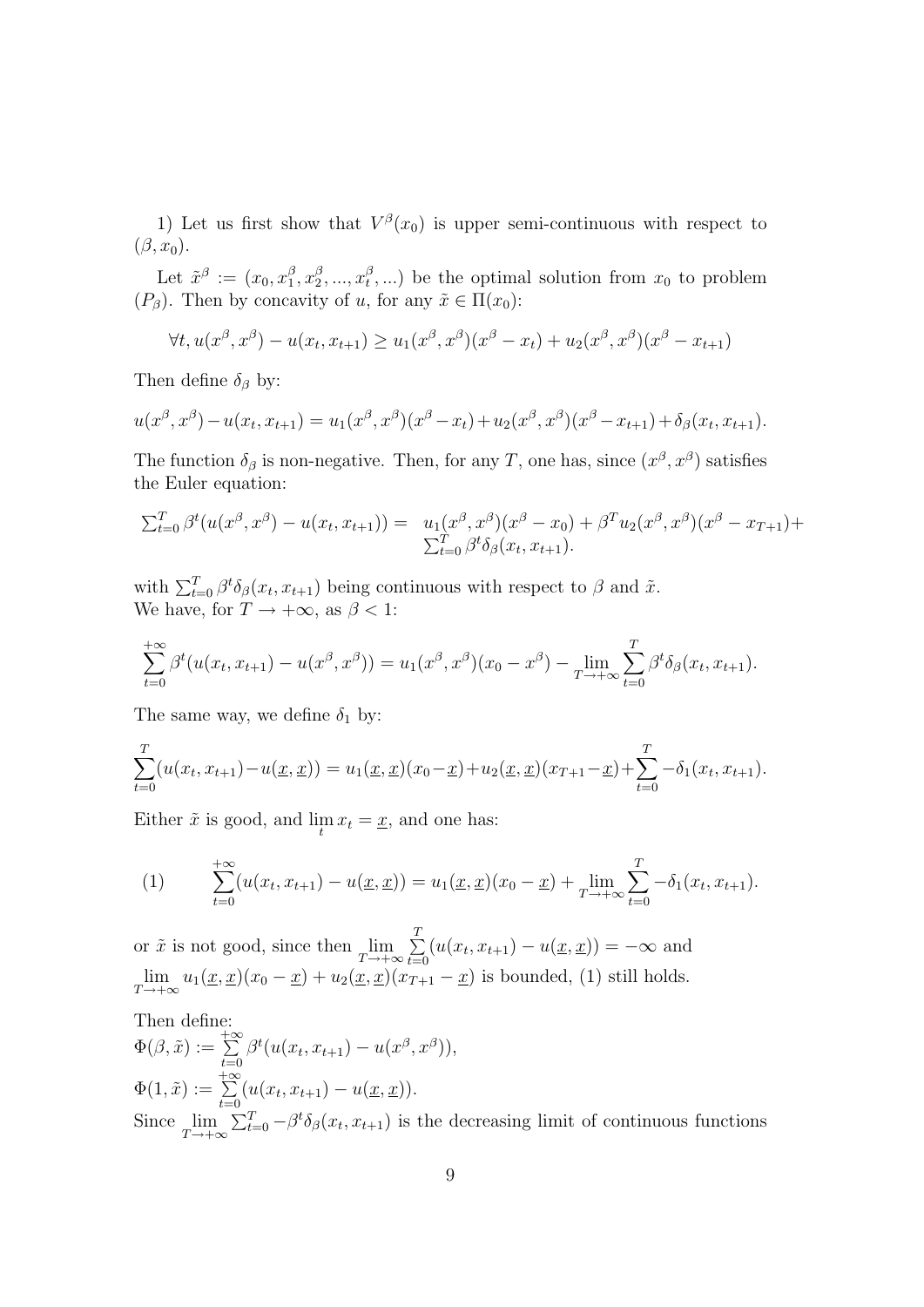with respect to  $\beta$  and  $\tilde{x}$ , it is an upper semi-continuous function with respect to β and  $\tilde{x}$ . Hence,  $\Phi(\beta, \tilde{x})$  is also upper semi-continuous (u.s.c.) in  $(\beta, \tilde{x})$ .

Since  $V^{\beta}(x_0) = Max_{\tilde{x} \in \Gamma(x_0)} \Phi(\beta, \tilde{x})$  and  $\Gamma$  is continuous then it follows from Berge's Maximum Theorem that  $V^{\beta}(x_0)$  is an u.s.c. function.

2) Let us now show that  $V^{\beta}(x_0)$  is lower semi-continuous.

Let us first show that for  $x_0 \geq 0, x_0 \neq 0, \beta \to V^{\beta}(x_0)$  is lower semi-continuous in 1.

Let us denote by  $(x_t^{\beta})$  $(t)$ <sub>t</sub> the optimal solution of  $(P^{\beta})$ , that is:

$$
V^{\beta}(x_0) = \sum_{t=0}^{+\infty} \beta^t(u(x_t^{\beta}, x_{t+1}^{\beta}) - u(x^{\beta}, x^{\beta}))
$$

and by  $(x_t^*)_t$  the optimal solution of  $(P^1)$ , that is:

$$
V^{1}(x_{0}) = \sum_{t=0}^{+\infty} (u(x_{t}^{*}, x_{t+1}^{*}) - u(\underline{x}, \underline{x}))
$$

Then by proposition 6, as soon as  $\Gamma_G(x_0) \neq \emptyset$  (which is true by (H3)), one has  $\lim_{t \to +\infty} x_t^* = \underline{x}.$ 

Moreover, as we have  $(x, x) \in intgraphD$ , there exists  $T_0$  such that  $\forall t \geq$  $T_0, (x_t^*, \underline{x}) \in \text{intgraph } D$ . Let us then fix  $T \geq T_0$  and define the sequence  $\tilde{x} = (x_0, x_1^*, ..., x_{T+1}^*, \underline{x}, \underline{x}, ...)$ . One has:

$$
V^{\beta}(x_0) = \sum_{t=0}^{+\infty} \beta^t (u(x_t^{\beta}, x_{t+1}^{\beta}) - u(x^{\beta}, x^{\beta}))
$$
  
\n
$$
\geq \sum_{t=0}^{+\infty} \beta^t (u(x_t, x_{t+1}) - u(x^{\beta}, x^{\beta})) \text{ since } \tilde{x} \text{ feasible for } (P_{\beta})
$$
  
\n
$$
= \sum_{t=0}^{+\infty} \beta^t (u(x_t, x_{t+1}) - u(\underline{x}, \underline{x})) + \sum_{t=0}^{+\infty} \beta^t (u(\underline{x}, \underline{x})) - u(x^{\beta}, x^{\beta}))
$$
  
\n
$$
\geq \sum_{t=0}^{+\infty} \beta^t (u(x_t, x_{t+1}) - u(\underline{x}, \underline{x})) \text{ by definition of } \underline{x}
$$
  
\n
$$
= \sum_{t=0}^{T} \beta^t (u(x_t^*, x_{t+1}^*) - u(\underline{x}, \underline{x})) + \beta^T (u(x_{T+1}^*, \underline{x}) - u(\underline{x}, \underline{x}))
$$

then one has  $\forall T \geq T_0, \forall \beta \in (0,1)$ :

$$
V^{\beta}(x_0) \ge \sum_{t=0}^{T} \beta^t (u(x_t^*, x_{t+1}^*) - u(\underline{x}, \underline{x})) + \beta^T (u(x_{T+1}^*, \underline{x}) - u(\underline{x}, \underline{x}))
$$

Then, for  $\beta \to 1$ :

$$
\liminf_{\beta \to 1} V^{\beta}(x_0) \ge \sum_{t=0}^T (u(x_t^*, x_{t+1}^*) - u(\underline{x}, \underline{x})) + (u(x_{T+1}^*, \underline{x}) - u(\underline{x}, \underline{x}))
$$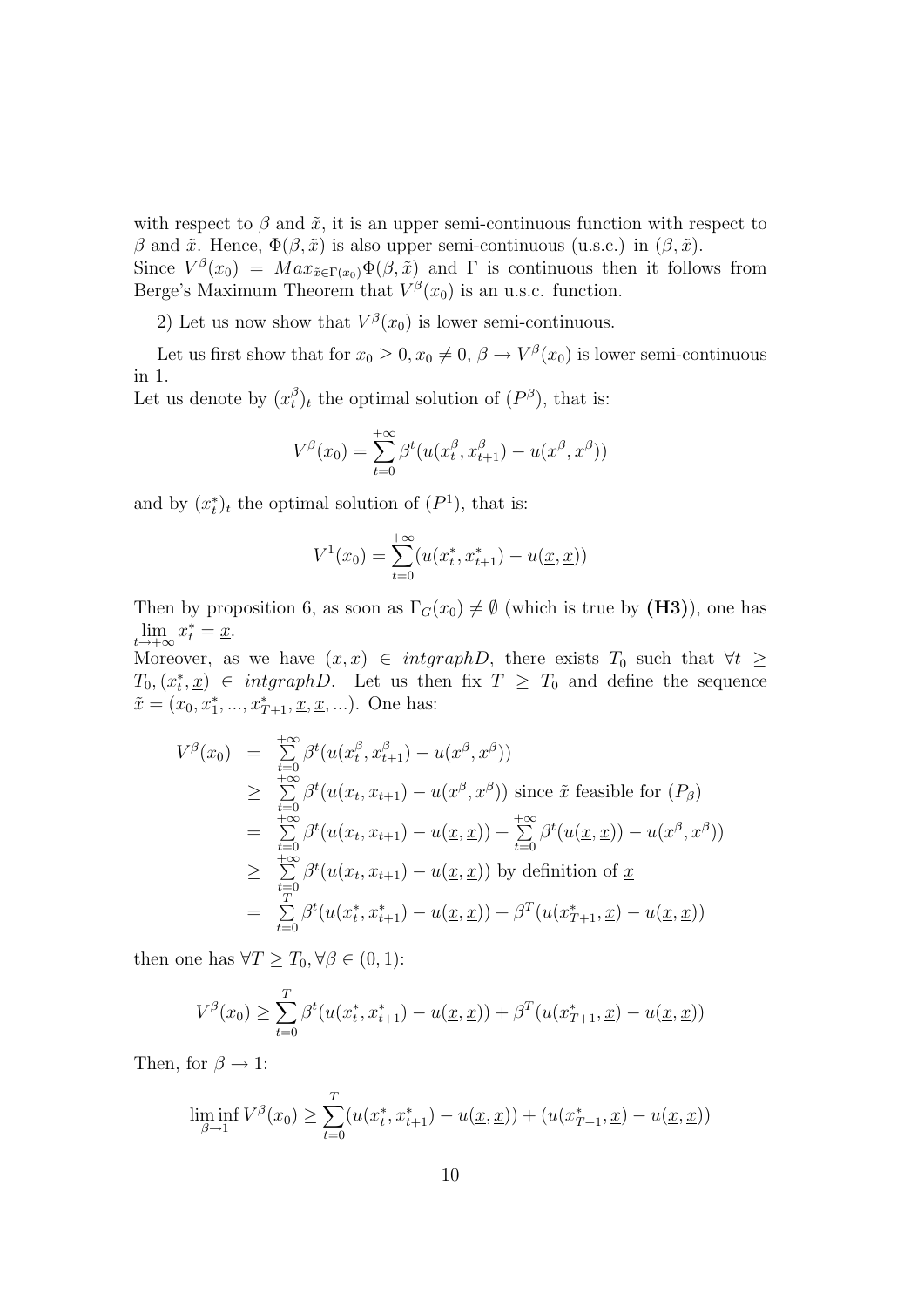Then, for  $T \to +\infty$ , as  $\lim_{T \to +\infty} x_{T+1}^* = \underline{x}$ , one has  $\liminf_{\beta \to 1} V^{\beta}(x_0) \geq V^1(x_0)$ .

Let us now show that  $\forall x_0 \geq 0, x_0 \neq 0, (\beta, x) \rightarrow V^{\beta}(x)$  is lower semi-continuous in  $(1, x_0)$ . Indeed, by (**H8**), one has then  $(x_0, g^1(x_0)) \in intgraphD$ , Since  $(x_0, g^1(x_0)) \in intgraphD$ , there exists  $\mathcal{V}(x_0)$  a neighborhood in X of  $x_0$ , such that  $\forall x'_0 \in \mathcal{V}(x_0), (x'_0, g^1(x_0)) \in intgraphD$ . Then one has:

$$
V^{\beta}(x'_0) \ge u(x'_0, g^1(x_0)) - u(x^{\beta}, x^{\beta}) + \beta V^{\beta}(g^1(x_0))
$$

Then one has:

$$
\liminf_{\substack{\beta \to 1 \\ x'_0 \to x_0}} V^{\beta}(x'_0) \ge u(x_0, g^1(x_0)) - u(\underline{x}, \underline{x}) + \liminf_{\beta \to 1} \beta V^{\beta}(g^1(x_0))
$$
  

$$
\ge u(x_0, g^1(x_0)) - u(\underline{x}, \underline{x}) + V(g^1(x_0)) = V^1(x_0)
$$

Moreover  $(\beta, x) \to V^{\beta}(x)$  is continuous in  $(1, 0)$ . Indeed, from (H9), we have two cases:

a)  $D(0) = 0$ .

One has  $\limsup_{\substack{\beta \to 1 \\ x \to 0}}$  $V^{\beta}(x) \leq V^1(0) = -\infty$ . Then  $\lim_{\substack{\beta \to 1 \\ x \to 0}}$  $V^{\beta}(x) = -\infty = V^1(0).$ 

b)  $D(0)$  contains a strictly positive vector.

Then there exists a good program from 0 (see Dana-Le Van[6]). Then the proof is the same as previously (when  $x_0 \neq 0$ ). Observe that in this case  $V^1(0) > -\infty$ .  $\Box$ 

**Proposition 8** The optimal policy  $(\beta, x_0) \rightarrow g^{\beta}(x_0)$  is continuous at  $(1, x_0)$ .

*Proof:* 1) If  $x_0 \neq 0$ . Consider the sequences  $x_n \to x_0, \beta_n \to 1$ . Since  $V^{\beta_n}(x_n)$  satisfies the Bellman equation and the maximum is in  $g^{\beta_n}(x_n)$ :

$$
V^{\beta_n}(x_n) = u(x_n, g^{\beta_n}(x_n)) - u(x^{\beta}, x^{\beta}) + \beta_n V^{\beta_n}(x_n)
$$

For  $\beta_n \to 1, x_n \to x_0, g^{\beta_n}(x_n) \in D(x_n), \forall n$  and since D is continuous, there exists a subsequence, call it again  $g^{\beta_n}(x_n)$ , that converges to  $y \in D(x_0)$ . Moreover, by proposition 7,  $\lim_{\substack{\beta_n \to 1 \\ x_n \to x_0}}$  $V^{\beta_n}(g^{\beta_n}(x_n)) = V^1(y)$ . Then, since u is continuous, one has  $V^1(x_0) = u(x_0, y) - u(\underline{x}, \underline{x}) + V^1(y)$ . And since u is strictly concave, y is unique and one has  $y = g^1(x_0)$ . Hence  $\lim_{\substack{\beta_n \to 1 \\ x_n \to x_0}}$  $(g^{\beta_n}(x_n)) = g^1(x_0).$ 

2) Now consider the case  $x_0 = 0$ . 2a)  $D(0) = \{0\}.$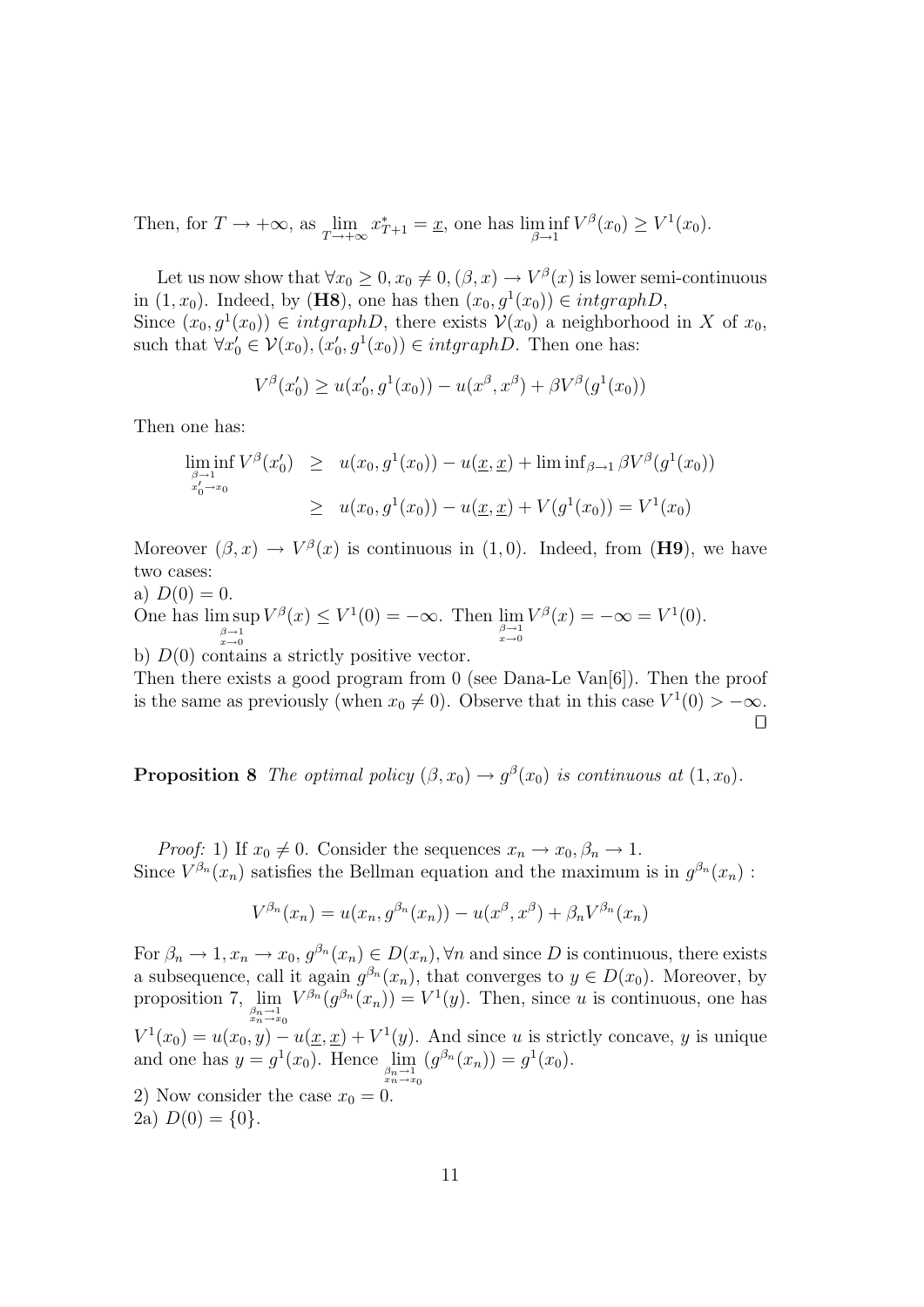One has  $\limsup_{\substack{\beta \to 1 \\ x \to 0}}$  $V^{\beta}(x) \leq V^1(0) = -\infty$ . Then  $\lim_{\substack{\beta \to 1 \\ x \to 0}}$  $V^{\beta}(x) = -\infty = V^1(0)$ . Moreover, it is clear since D is u.s.c. that  $\lim_{\substack{\beta \to 1 \\ x \to 0}}$  $g^{\beta}(x) = 0 = g^1(0).$ 2b)  $D(0)$  contains a strictly positive vector.

Then there exists a good program from 0 and  $V^1(0) > -\infty$ . Apply the proof in case 1).

Hence:

**Corollary 1** The optimal policy  $(\beta, x_0) \rightarrow g^{\beta}(x_0)$  is continuous in  $[\beta_0, 1] \times X$ .

*Proof:* We already know that the optimal policy  $(\beta, x_0) \to g^{\beta}(x_0)$  is continuous in  $[\beta_0, 1] \times X$ . Proposition 8 ends the proof.

## 5 About the differentiability of the optimal policy

**Definition 5** u is said to be  $(\alpha, \alpha')$ -concave if  $u(x, y) + \frac{1}{2}\alpha ||x||^2 + \frac{1}{2}$  $\frac{1}{2}\alpha' \|y\|^2$  is concave, where  $\alpha > 0, \alpha' > 0$ .

We now introduce new assumptions:

(H10) u is  $(\alpha, \alpha')$ -concave on graphD.

(H11) There exists a good program from any  $x_0 \geq 0$ .

Note that  $(H10)$  is satisfied if we assume that u is strongly concave (with negative definite Hessian) in the graph of D. Venditti [18] gives conditions on the fundamentals to obtain strong concavity of the utility function.

Assumption (H11) ensures that the function  $V^1$  is *real-valued* and continuous on  $X$  (see Dana and Le Van [6]).

**Remark 1** 1. Santos [13] assumes only  $(0, \alpha)$  – concavity. Here, to obtain the differentiability of the optimal policy when  $\beta = 1$ , we use also the results given by Montrucchio [12] which requires  $(\alpha, 0)$  – concavity. Combining the assumptions in Santos [13] and Montrucchio [12], we assume  $(\alpha, \alpha')$  – concavity.

2. Assumption (H11), a priori, rules out the case  $D(0) = \{0\}$ . But Assumption (H3) allows us to restrict to the set of x larger than some  $x_0 > 0$ .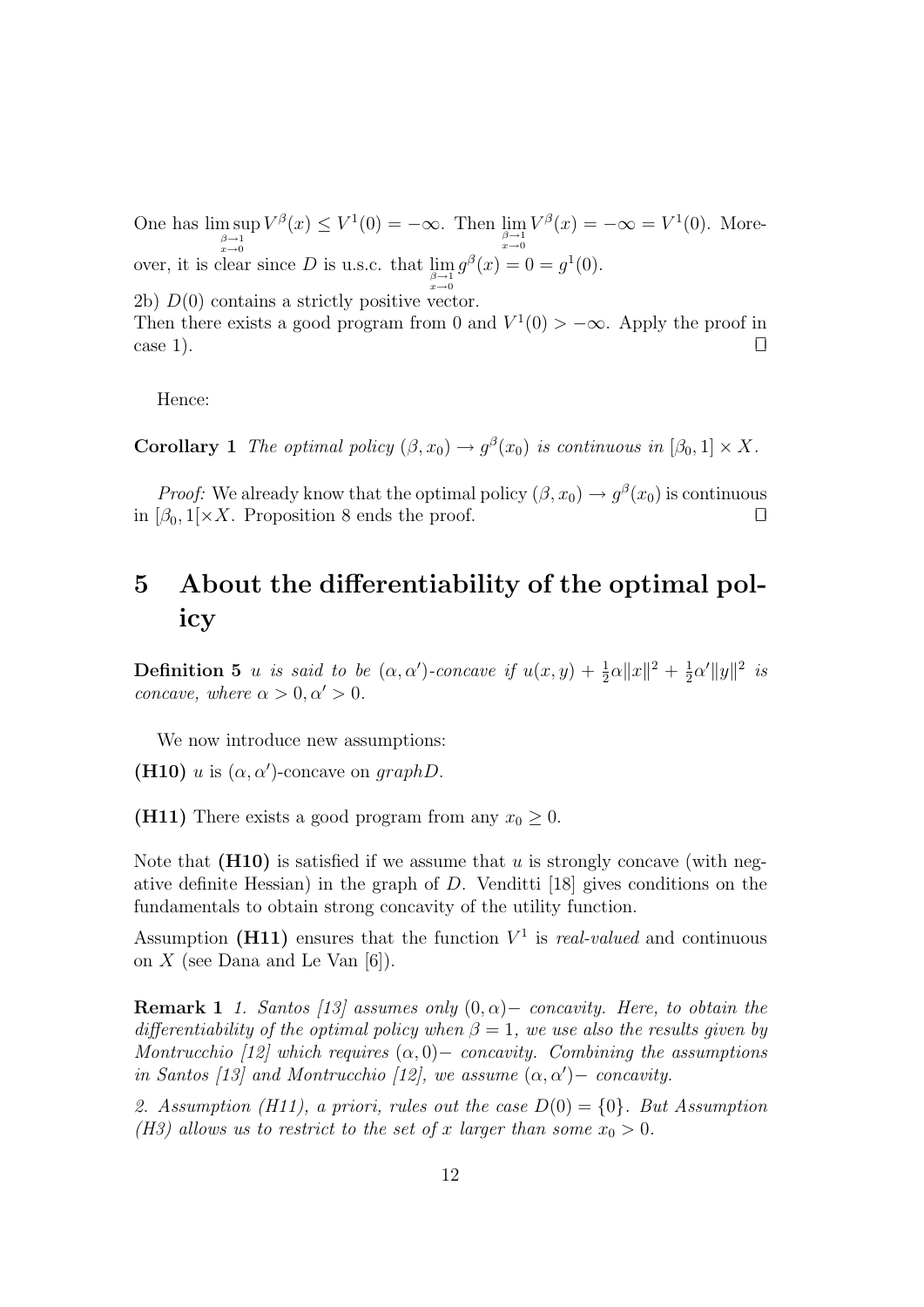Since  $V^{\beta}(x)$  is continuous in the compact set  $[\beta_0, 1] \times X$ , we now prove that there exists a sequence of functions  $f_T^{\beta}$  $T<sub>T</sub>$ , concave, twice differentiable in x, continuous in  $(\beta, x)$ , which converges uniformly in  $(\beta, x)$  to  $V^{\beta}(x)$ . The following lemma is crucial for the proof of the differentiability of the optimal policy.

**Lemma 1** There exists a sequence of concave functions  $f_T^{\beta}$  $T^{\beta}(x)$ ,  $C^2$  in x, continuous in  $(\beta, x)$ , converging uniformly in  $[\beta_0, 1] \times X$  to  $V^{\beta}(x)$  when  $T \to +\infty$ .

### Proof:

Let T be a given integer. Let  $\beta \in [\beta_0, 1]$ . There exists a  $C^2$  function  $h_{T, \beta}$ , concave in  $x$ , such that

$$
\sup_{x \in X} |V^{\beta}(x) - h_{T,\beta}(x)| \le \frac{1}{2T}
$$

(see Boldrin and Montrucchio<sup>[5]</sup>, Lemma 3.1 p.7-8). Since  $V^{\beta}(x)$  is continuous (hence, uniformly continuous) in  $(\beta, x) \in [\beta_0, 1] \times X$ , there exists  $\eta$ , independent of  $\beta$ , such that,  $|\beta' - \beta| < \eta$  implies

$$
\sup_{x \in X} |V^{\beta}(x) - V^{\beta'}(x)| \le \frac{1}{2T}.
$$

Thus, if  $B(\beta, \eta)$  denotes the open ball, we have:

$$
\sup_{x \in X} \sup_{\beta' \in B(\beta,\eta)} |h_{T,\beta}(x) - V^{\beta'}(x)| \le \frac{1}{T}.
$$

Let  $\{B(\beta_i, \eta)\}\$ ,  $i = 1, ..., I$  be a finite covering of  $[\beta_0, 1]$ . Consider a partition of unity  $(\varphi_i^T)_{i=1,\dots,I}$  dominated by  $\{B(\beta_i, \eta)\}\$ , i.e.

(1)  $\varphi_i^T : [\beta_0, 1] \to [0, 1],$ (2)  $\varphi_i^T(\beta') = 0$  if  $\beta' \notin B(\beta_i, \eta)$ , (3) and  $\sum_{i=1}^{I} \varphi_i^T(\beta') = 1$ ,  $\forall \beta' \in [\beta_0, 1]$ . Let I

$$
f_T^{\beta}(x) = \sum_{i=1}^I \varphi_i^T(\beta) h_{T,\beta_i}(x).
$$

one can easily check that

- $(1)$   $f_T^{\beta}$  $T(T/T)$  is continuous in  $(\beta, x)$ , concave,  $C^2$  in x,
- (2) and  $\sup_{x \in X} \sup_{\beta \in [\beta_0,1]} |V^{\beta}(x) f^{\beta}_T$  $\vert T^{\beta}(x)\vert \leq \frac{1}{T}$ . The contract of the contract of  $\Box$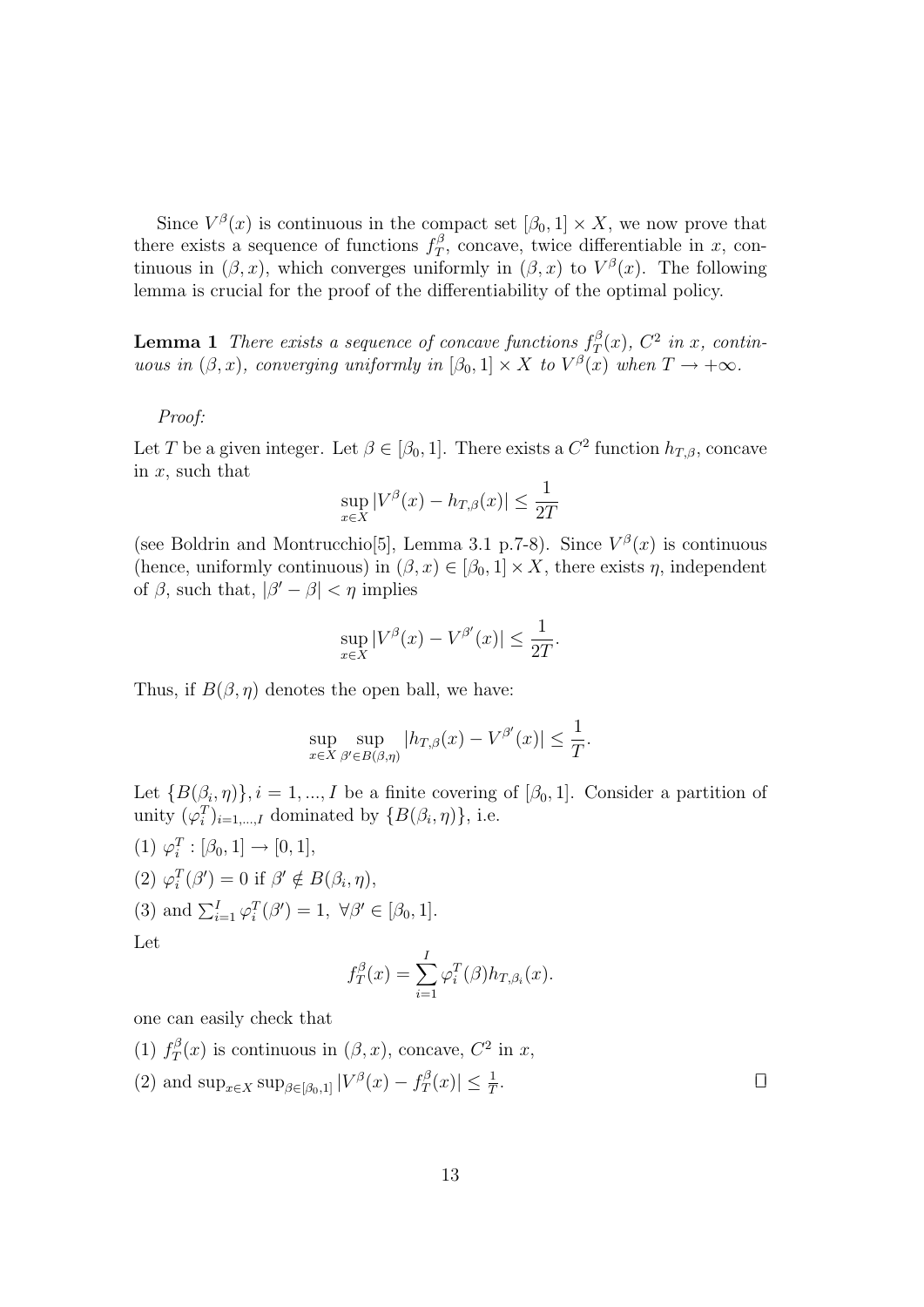Consider now the following sequence of optimal finite-horizon programs:

$$
(P1)_{T}^{\beta} = \begin{cases} Max \sum_{t=0}^{T-1} \beta^{t} (u(x_{t}, x_{t+1}) - u(x^{\beta}, x^{\beta})) + \beta^{T} f_{T}^{\beta}(x_{T}) \\ \text{s.t.} \quad x_{t+1} \in D(x_{t}), \forall t = 0, ..., T-1 \\ x_{0} \neq 0 \text{ is given}, \beta \in [\beta_{0}, 1]. \end{cases}
$$

Let us call  $g_{\tau}^{\beta}$  $T(x)$  the associated policy function, such that the optimal solution of the problem is  $\forall t, x_t = g_T^{\beta, t}$  $T^{0,t}(x).$ 

Let us also associate with  $T$  the sequence of following problems:

$$
(P2)_{n \leq T}^{\beta} : V_0^{\beta} = f_T^{\beta}
$$
  

$$
V_n^{\beta}(x) = \max_{y \in D(x)} \{ u(x, y) - u(x^{\beta}, x^{\beta}) + \beta V_{n-1}^{\beta}(y) \}, \forall n \leq T
$$

**Lemma 2**  $\forall n \leq T$ , one has  $V_n^{\beta}(x) = \max\{\sum_{i=1}^{n-1}$  $\sum_{t=0}^{\infty} \beta^t(u(x_t, x_{t+1}) - u(x^{\beta}, x^{\beta})) +$  $\beta^nf_T^\beta$  $T^{\beta}(x_n); x_{t+1} \in D(x_t), \forall t \}.$ 

Proof:

Let us first show that  $V_n^{\beta}(x) \ge \max\left\{\sum_{n=1}^{n-1} \alpha_n\right\}$  $\sum_{t=0}^{n-1} \beta^t(u(x_t, x_{t+1}) - u(x^{\beta}, x^{\beta})) + \beta^n f_T^{\beta}$  $T^{\beta}(x_n)\}.$ Let us consider  $(x_1^*,...,x_n^*)$  optimal solution that is  $(x_1^*,...,x_n^*)$  is such that

$$
W_n(x_0) := \sum_{t=0}^{n-1} \beta^t (u(x_t^*, x_{t+1}^*) - u(x^\beta, x^\beta)) + \beta^n f_T^\beta(x_n^*)
$$
  
= 
$$
\max_{x_{t+1} \in D(x_t), \forall t} \sum_{t=0}^{n-1} \beta^t (u(x_t, x_{t+1}) - u(x^\beta, x^\beta)) + \beta^n f_T^\beta(x_n).
$$

Then one has:

$$
W_n(x_0) \leq \sum_{t=0}^{n-2} \beta^t (u(x_t^*, x_{t+1}^*) - u(x^\beta, x^\beta)) + \beta^{n-1} V_1^\beta(x_{n-1}^*)
$$
  

$$
\leq \sum_{t=0}^{n-3} \beta^t (u(x_t^*, x_{t+1}^*) - u(x^\beta, x^\beta)) + \beta^{n-2} V_2^\beta(x_{n-2}^*)
$$
  

$$
\leq \dots \leq u(x_0, x_1^*) + \beta V_{n-1}^\beta(x_1^*) \leq V_n^\beta(x_0)
$$

Let us now show that  $V_n^{\beta}(x) \leq \max\left\{\sum_{n=1}^{n-1} \alpha_n\right\}$  $\sum_{t=0}^{n-1} \beta^t(u(x_t, x_{t+1}) - u(x^{\beta}, x^{\beta})) + \beta^n f_T^{\beta}$  $T^{\beta}(x_n)\}.$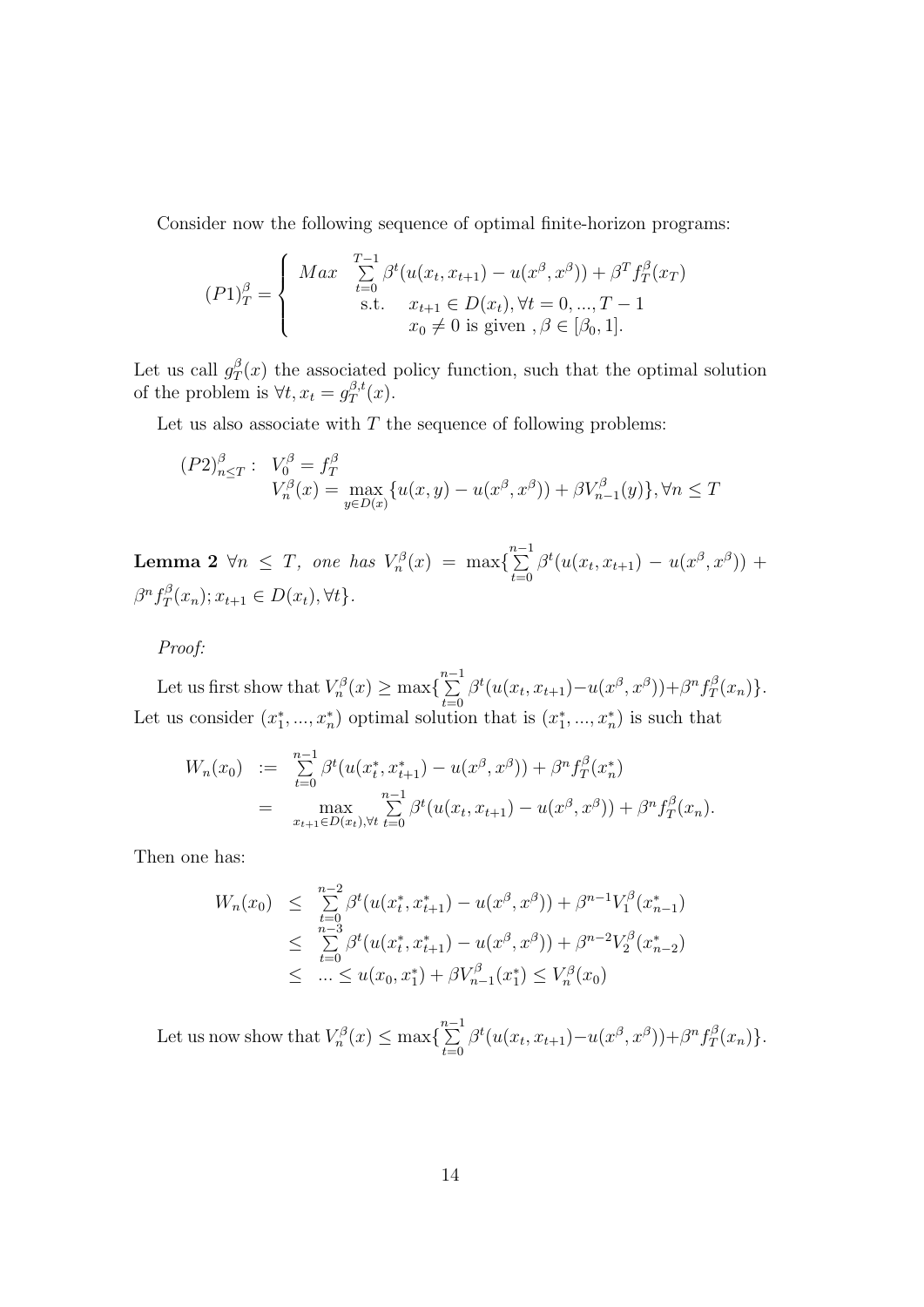There exists  $(x_1^*,...,x_n^*)$  such that :

$$
V_n^{\beta}(x_0) = u(x_0, x_1^*) - u(x^{\beta}, x^{\beta}) + \beta V_{n-1}^{\beta}(x_1^*)
$$
  
\n
$$
V_{n-1}^{\beta}(x_1^*) = u(x_1^*, x_2^*) - u(x^{\beta}, x^{\beta}) + \beta V_{n-2}^{\beta}(x_2^*)
$$
  
\n...  
\n
$$
V_1^{\beta}(x_{n-1}^*) = u(x_{n-1}, x_n^*) - u(x^{\beta}, x^{\beta}) + \beta V_0^{\beta}(x_n^*)
$$
  
\nthat is  
\n
$$
V_n^{\beta}(x_0) = \sum_{t=0}^{n-1} \beta^t(u(x_t^*, x_{t+1}^*) - u(x^{\beta}, x^{\beta}) + \beta^n f_T^{\beta}(x_n^*) \leq W_n(x_0)
$$

**Lemma 3** There exists  $\beta'_0 \in [\beta_0, 1]$ ,  $T_0$  such that  $\forall \beta \in [\beta'_0, 1]$ ,  $\forall T \geq T_0$ , the optimal path  $\{g_T^{\beta,t}$  $\int_T^{\beta,t}(x)\}_t$  of problem  $(P1)_T^{\beta}$  is interior.

*Proof:* From (H8), for  $\beta$  close enough to one,  $\forall x_0, g^{\beta}(x_0)$  is interior. Then (see Boldrin and Montrucchio<sup>[5]</sup>, Lemma 3.1 p.7), there exists  $\sigma$ , such that if  $\sup_{\beta,x}|f_{T}^{\beta}$  $\left|\frac{\partial}{\partial T}(x) - V^{\beta}(x)\right| < \sigma$ , then  $g_T^{\beta}$  $T(T(T_0)$  is interior. And if  $Tf_T^{\beta}(x) = Max\{u(x, y)$  $u(x^{\beta},x^{\beta}) + \beta f_T^{\beta}(y); y \in D(x) \},\$  then  $\sup_{\beta,x} |Tf_T^{\beta}(x) - V^{\beta}(x)| < \sigma$ , and one has also  $g_T^{\beta,2}$  $T_T^{\beta,2}(x)$  is interior. And so on by induction,  $\forall T, \{g_T^{\beta,t}\}$  $T_T^{\beta,t}(x)$ <sub>t</sub> is interior.  $\Box$ 

**Lemma 4** For  $\beta \in [\beta_0', 1]$ , recall that  $g^{\beta}$  is the optimal policy associated with  $V^{\beta}$ . Let  $g^{\beta,t}$  denote the  $t-th$  iterate of  $g^{\beta}$ . Then,  $\forall \beta \in [\beta'_0,1], \forall T, \forall t \leq T$ , there exists a constant  $k(t)$  such that:

$$
||g^{\beta,t}-g^{\beta,t}_T|| \leq k(t) \sup_{\beta,x}|V^{\beta}(x)-f^{\beta}_T(x)|^{\frac{1}{2^{t+1}}}.
$$

Thus,  $\forall t, g_T^{\beta,t}$  converges uniformly with respect to  $(\beta, x)$  to  $g^{\beta,t}$  when  $f_T^{\beta}$  $T^{\beta}$  converges to  $V^{\beta}$ .

Proof: We show this by induction. Indeed, one has by lemma 2:

$$
V_T^{\beta}(x_0) = \max \{ \sum_{t=0}^{T-1} \beta^t (u(x_t, x_{t+1}) - u(x^{\beta}, x^{\beta})) + \beta^T f_T^{\beta}(x_T); x_{t+1} \in D(x_t), \forall t \}
$$
  
\n
$$
= \sum_{t=0}^{T-1} \beta^t (u(g_T^{\beta, t}(x_0), g_T^{\beta, t+1}(x_0)) - u(x^{\beta}, x^{\beta})) + \beta^T f_T^{\beta}(g_T^{\beta, T}(x_0))
$$
  
\n
$$
= \max \{ u(x_0, y) - u(x^{\beta}, x^{\beta}) + \beta V_{T-1}^{\beta}(y); y \in D(x_0) \}
$$
  
\n
$$
= u(x_0, g_T^{\beta}(x_0)) - u(x^{\beta}, x^{\beta}) + \beta V_{T-1}^{\beta}(g_T^{\beta}(x_0))
$$

where

$$
g_T^{\beta}(x) = argmax\{u(x, y) - u(x^{\beta}, x^{\beta}) + \beta V_{T-1}^{\beta}(y)\}\
$$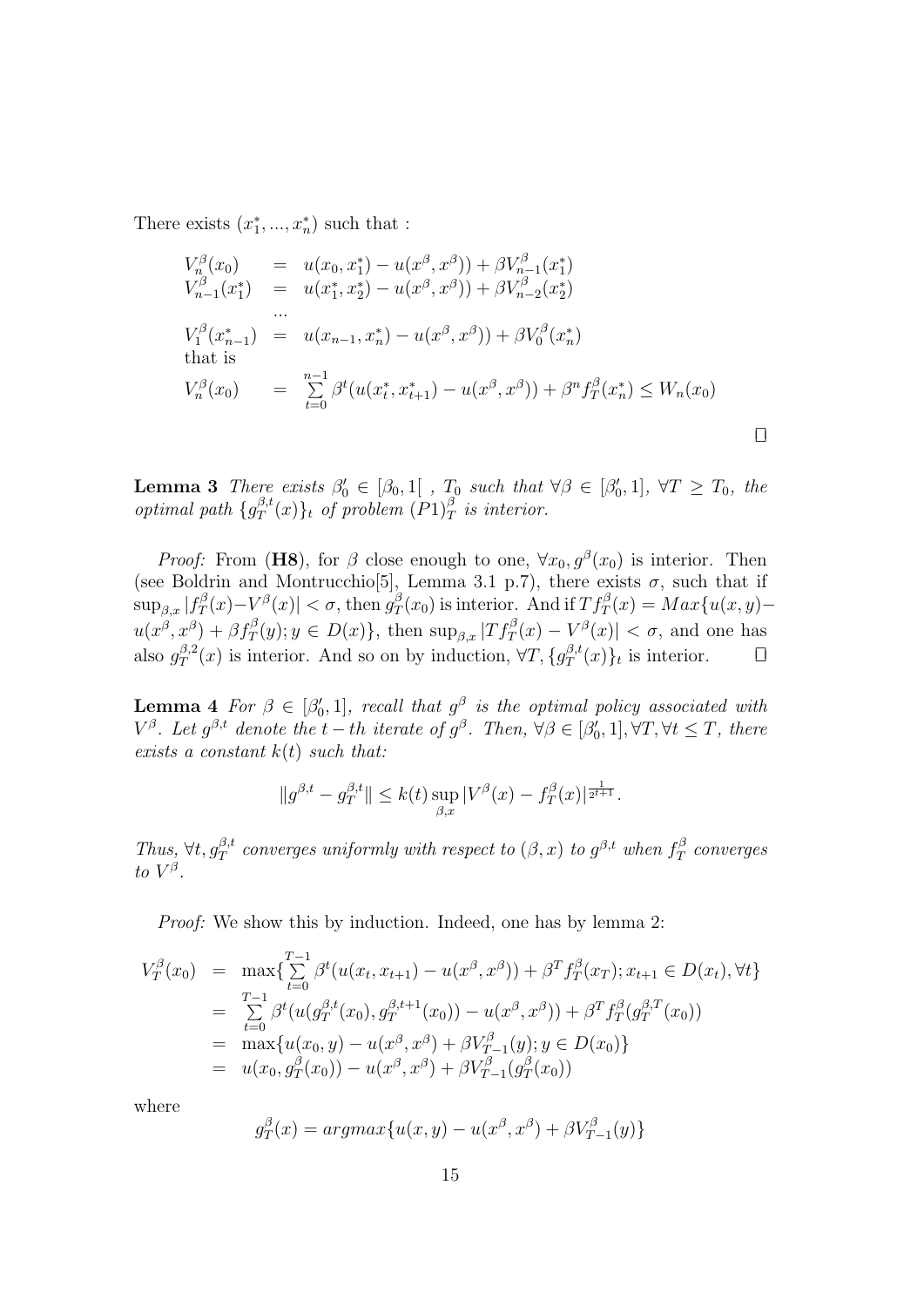In the following,  $\|\cdot\|$  will denote the sup-norm with respect to x. From (H10),  $V^{\beta}$  is  $(\alpha, 0)$ -concave. Montrucchio's Theorem 2 [12] applies and one has:

$$
||V_{T-1}^{\beta} - V^{\beta}|| \le ||V^{\beta} - f_T^{\beta}|| \le ||V^{\beta} - f_T^{\beta}||^{\frac{1}{2}} \text{ (for } T \text{ big enough)}.
$$
  

$$
||g^{\beta} - g_T^{\beta}|| \le 2\alpha^{-1}||V^{\beta} - f_T^{\beta}||^{\frac{1}{2}},
$$

where

$$
g^{\beta}(x) = argmax\{u(x,y) - u(x^{\beta}, x^{\beta}) + \beta V^{\beta}(y)\}.
$$

Let

$$
g^{\beta,2}(x) = argmax\{u(g^{\beta}(x), y) - u(x^{\beta}, x^{\beta}) + \beta V^{\beta}(y)\}\
$$

$$
g_T^{\beta,2}(x) = argmax\{u(g_T^{\beta}(x), y) - u(x^{\beta}, x^{\beta}) + \beta V_{T-2}^{\beta}(y)\}\
$$

Since u is  $C^1$ , there exists a constant a independent of x and T such that:

$$
||u(g^{\beta}(x), y) + \beta V^{\beta}(y) - u(g_T^{\beta}(x), y) - \beta V_{T-2}^{\beta}(y)|| \leq a||g^{\beta} - g_T^{\beta}|| + ||V^{\beta} - V_{T-2}^{\beta}||
$$
  

$$
\leq (2a\alpha^{-1} + 1)||V^{\beta} - f_T^{\beta}||^{\frac{1}{2}},
$$

since Theorem 2 [12] implies that  $||V^{\beta} - V_{T-2}^{\beta}|| \le ||V^{\beta} - f_T||$ . Then by Lemma 2 [12], one obtains:

$$
||g^{\beta,2}-g_T^{\beta,2}|| \leq 2\alpha^{-1}(2a\alpha^{-1}+1)^{\frac{1}{2}}||V^{\beta}-f_T||^{\frac{1}{2}} = k(2)||V^{\beta}-f_T||^{\frac{1}{4}} \leq k(2)\sup_{\beta,x}|V^{\beta}(x)-f_T^{\beta}(x)|.
$$

and so on.  $\Box$ 

Proposition 9  $g_T^{\beta}$  $\mathcal{L}^{\beta}_T(x)$  converges uniformly to  $g^{\beta}(x)$  with respect to  $(\beta,x),$  in  $[\beta'_0, 1] \times X$ , and  $g_T^{\bar{\beta}}$  $T^{\beta}(x)$  is  $C^1$ .

*Proof:* That  $g_{\tau}^{\beta}$  $T(T(x_0)$  converges uniformly to  $g^{\beta}(x_0)$  with respect to  $(\beta, x)$  is an immediate corollary of the previous lemma.

We now show that the functions  $V_t^{\beta}$  are  $C^2$  in x for  $t = 1, ..., T$ . First, we have:

$$
V_1^{\beta}(x) = \max\{u(x, y) - u(x^{\beta}, x^{\beta}) + \beta f_T^{\beta}(y); y \in D(x)\}.
$$

Let  $\zeta^{\beta}_T$  $T(T(x))$  denote the argmax of this problem, i.e.:

$$
V_1^{\beta}(x) = u(x, \zeta_T^{\beta}(x)) - u(x^{\beta}, x^{\beta}) + \beta f_T^{\beta}(\zeta_T^{\beta}(x)).
$$

Then  $\zeta^{\beta}_{\tau}$  $T(x)$  satisfies:

$$
u_2(x,\zeta_T^{\beta}(x)) + \beta (f_T^{\beta})'(\zeta_T^{\beta}(x)) = 0.
$$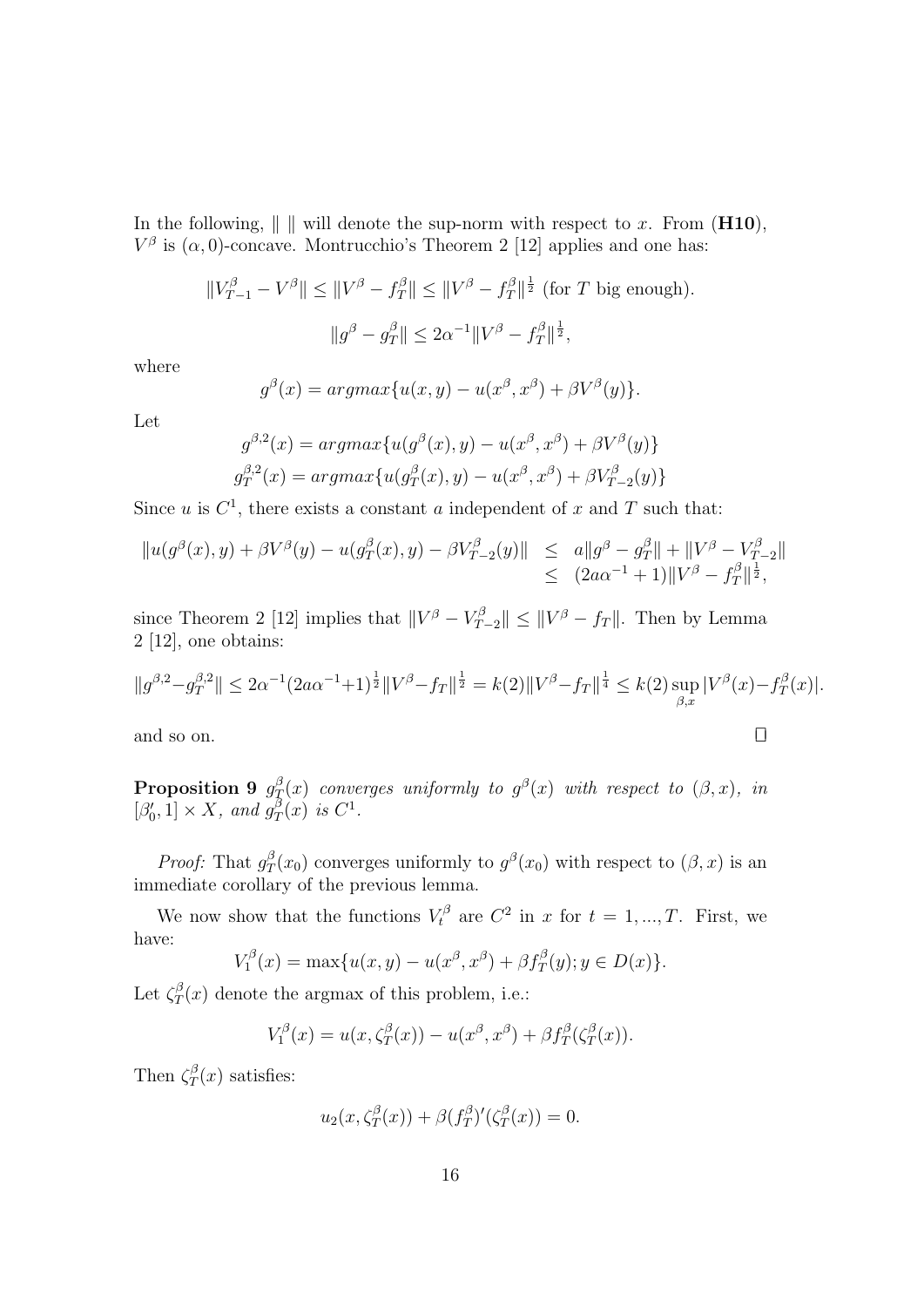Since  $f_T^{\beta}$  $T^{\beta}$  is  $C^2$ , concave and u is  $(0, \alpha')$ -concave, the function  $\zeta^{\beta}$  is  $C^1$  and thus,  $V_1^{\beta}$  $V_1^{\beta}$  is  $\overline{C}^2$ . By induction,  $V_T^{\beta}$  $T_{T-1}^{\beta}$  is  $C^2$ .

Since  $g_{7}^{\beta}$  $T$ <sup>p</sup> is defined by:

$$
u(x, g_T^{\beta}(x)) + \beta V_{T-1}^{\beta}(g_T^{\beta}(x)) = \max_{y \in D(x)} \{u(x, y) + \beta V_{T-1}^{\beta}(y)\},\
$$

then  $g_{\tau}^{\beta}$  $T(T)$  must satisfy:

$$
u_2(x, g_T^{\beta}(x)) + \beta (V_{T-1}^{\beta})'(g_T^{\beta}(x)) = 0.
$$

That  $(\beta, x) \rightarrow g_{\tau}^{\beta}$  $T(T(x))$  is  $C<sup>1</sup>$  follows then from the implicit function theorem, since  $V^{\beta}_T$  $T_{T-1}^{\beta}$  is  $C^2$ , concave and u is  $(0, \alpha')$ -concave. Obviously,  $V_T^{\beta}$  $T^{\beta}$  is  $C^2$ .

We now prove that  $Dg_T^{\beta}(x)$  converges uniformly. Let us now show that the sequence of derivatives of the policy function of the finite-horizon problems is defined by the policy functions of a sequence of finite-horizon quadratic problems as introduced in Santos[13]. Indeed,  $\forall \beta \in [\beta'_0, 1]$ , let us consider  $\tilde{x}$  an optimal solution for the finite-horizon optimization problem  $(P1)_{T}^{\beta}$ . By lemma 3, it is interior. Then let us consider the following sequence of finite-horizon quadratic problems:

$$
(Q_T^{\beta}) = \begin{cases} \text{Maximize } \sum_{t=0}^{T-1} \left[\frac{1}{2}\beta^t (b_t, b_{t+1})'.D^2 u(x_t, x_{t+1}).(b_t, b_{t+1})\right] \\ + \beta^T \left[\frac{1}{2}b'_T.D^2 f_T^{\beta}(x_T).b_T\right] \\ \text{s.t. } b_0 = a_0 \text{ is fixed}. \end{cases}
$$

**Lemma 5** If  $(x_t, x_{t+1})$  is an interior solution for the finite-horizon optimization problem  $(P1)_{T}^{\beta}$ , then the sequence of vectors  $\{a_t\}_{t=0}^{T}$  defined by  $a_t = Dg_T^{\beta,t}(x_0) . a_0$ is an optimal solution to the problem  $(Q_T^{\beta})$  $_T^{\beta}$ .

Proof: The proof given by Santos [13] applies. Observe that we have the first order conditions:

$$
\forall t = 1, ..., T - 1,
$$

$$
D_{21}u(x_{t-1},x_t).a_{t-1}+[D_{22}u(x_{t-1},x_t)+\beta D_{11}u(x_t,x_{t+1})].a_t+\beta D_{12}u(x_t,x_{t+1}).a_{t+1}=0,
$$
  

$$
D_{21}u(x_{T-1},x_T).a_{T-1}+[D_{22}u(x_{T-1},x_T)+\beta D^2f_T^{\beta}(x_T)].a_T=0.
$$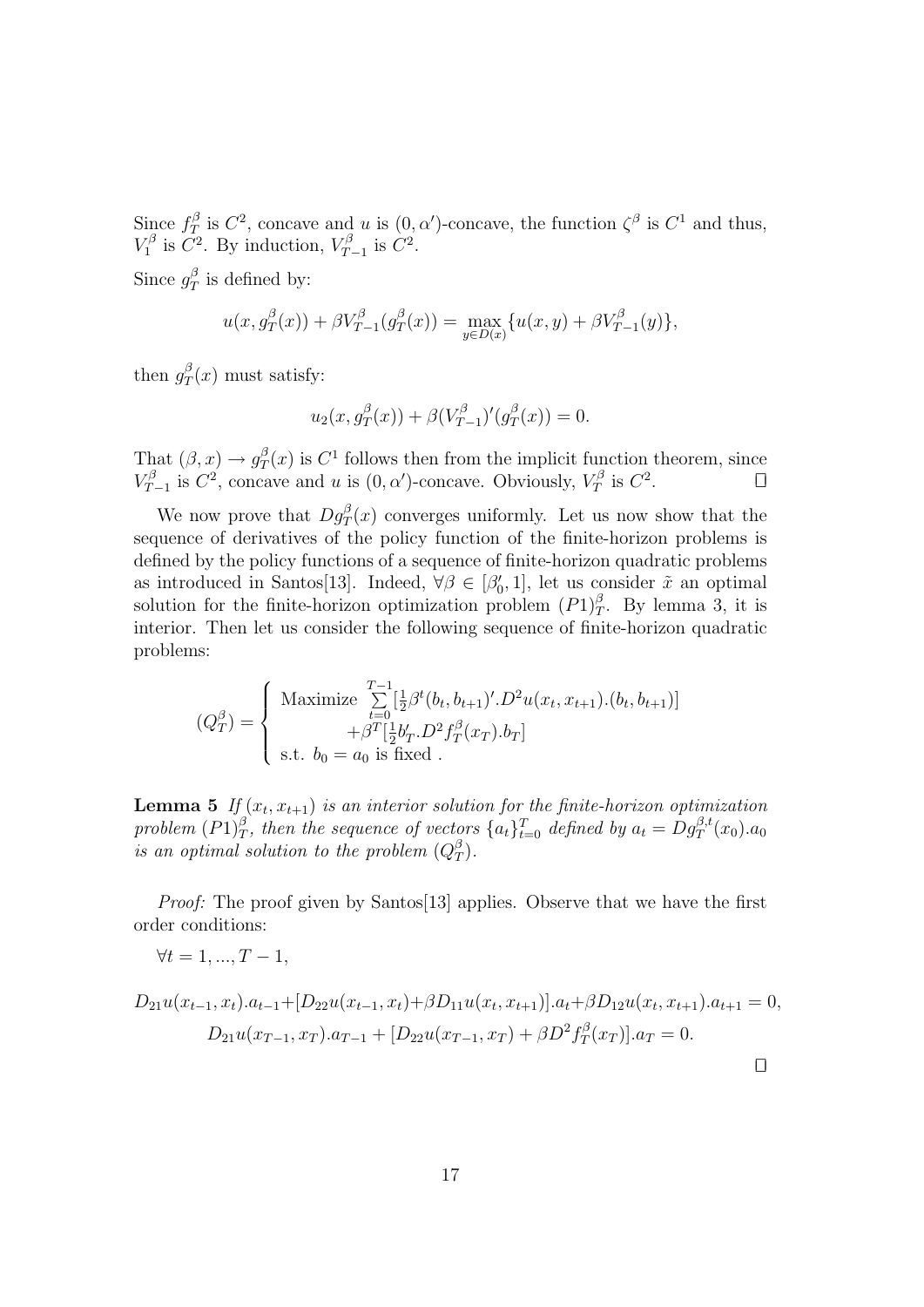**Lemma 6** Let  $a_0$  satisfy  $||a_0|| = 1$ . Then there exists a constant  $M > 0$  such that for any  $x_0$  in X, for all optimal sequences  $\{x_t\}_{t=0}^T$  from  $x_0$ , for any sequence  ${a_t}_{t=0}^T$  defined as in lemma 5, for any  $\beta$  in  $[\beta'_0, 1]$ , for any T, one has:

$$
\sum_{t=0}^{T-1} \beta^t \left[ \frac{1}{2} (a_t, a_{t+1})'.D^2 u(x_t, x_{t+1}).(a_t, a_{t+1}) \right] \ge -M.
$$

Moreover, one has that  $||a_1|| \leq (\frac{2M}{\alpha'})^{\frac{1}{2}}$ .

*Proof:* The proof given by Santos[13] applies. It relies on the  $(\alpha, \alpha')$ -concavity of  $u$ .

CONDITION  $D^{\beta}$ : Let us consider an optimal solution to the infinite-horizon problem  $(P^{\beta}), \beta \in [\beta'_0, 1]$ . Then a sequence of vectors  $\{a_t\}_t$  with  $||a_0|| = 1$  is said to satisfy Condition  $D^{\beta}$  if:

$$
(D^{\beta}1) \quad \forall t \ge 1, D_{21}u(x_{t-1}, x_t).a_{t-1} + [D_{22}u(x_{t-1}, x_t) + \beta D_{11}u(x_t, x_{t+1})].a_t + \beta D_{12}u(x_t, x_{t+1}).a_{t+1} = 0.
$$

(D2) 
$$
\exists M > 0
$$
 such that  $\forall \beta \in [\beta'_0, 1],$   

$$
\sum_{t=0}^{+\infty} \beta^t [\frac{1}{2}(a_t, a_{t+1})'.D^2 u(x_t, x_{t+1}).(a_t, a_{t+1})] \ge -M.
$$

**Remark 2** ( $D^{\beta}$ 1) corresponds to the first-order necessary condition of the quadratic optimization problem, while (D2) implies  $\forall \beta \in [\beta'_0, 1]$  that  $\sum_{n=1}^{+\infty}$  $\sum_{t=0}^{+\infty} \beta^t \|a_{t+1}\|^2 \leq \frac{M}{\alpha'}$  $\frac{M}{\alpha'}$  .

Indeed, by **(H10)**, 
$$
D^2u + 2\alpha \begin{pmatrix} I \\ 0 \end{pmatrix} + 2\alpha' \begin{pmatrix} I \\ 0 \end{pmatrix} \leq 0
$$
, then (D2) implies  
\n
$$
\sum_{t=0}^{+\infty} -\frac{1}{2}\beta^t (a_t, a_{t+1})'.[-2\alpha \begin{pmatrix} I \\ 0 \end{pmatrix} - 2\alpha' \begin{pmatrix} I \\ 0 \end{pmatrix}].(a_t, a_{t+1}) \leq M
$$
, and  
\n
$$
\sum_{t=0}^{+\infty} \beta^t \alpha ||a_t||^2 + \beta^t \alpha' ||a_{t+1}||^2 \leq M
$$
 and 
$$
\sum_{t=0}^{+\infty} \beta^t ||a_{t+1}||^2 \leq \frac{M}{\alpha'}.
$$

**Lemma 7** Let  $\{x_t\}_{t\geq0}$  be an interior optimal solution to the infinite-horizon problem ( $P^{\beta}$ ). Then a sequence of vectors  $\{a_t\}_{t\geq 0}$  satisfies Condition  $D^{\beta}$  if and only if it is an optimal solution to the quadratic optimization problem:

$$
(Q^{\beta}_{\infty}) = \begin{cases} Maximize \sum_{t=0}^{+\infty} \beta^{t} [\frac{1}{2}(b_{t}, b_{t+1})'.D^{2}u(x_{t}, x_{t+1}).(b_{t}, b_{t+1})] \\ s.t. \ b_{0} = a_{0} \ \text{is fixed}, ||a_{0}|| = 1. \end{cases}
$$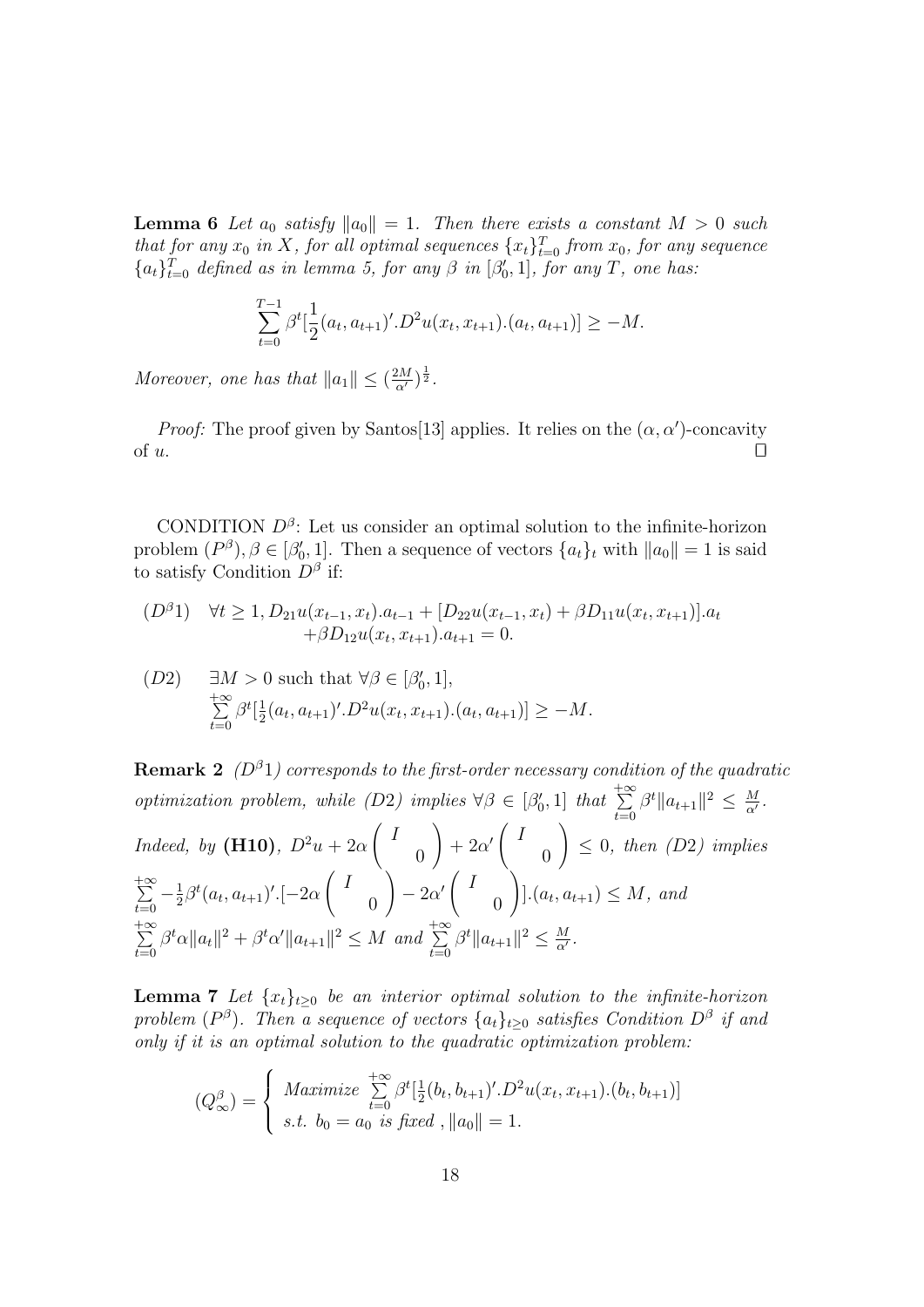*Proof:* The proof given by Santos[13] applies.  $\Box$ 

**Lemma 8** Let  $\{x_t\}_t$  be an interior optimal solution. Then the optimal solution to the quadratic infinite-horizon problem  $(Q_{\infty}^{\beta})$  exists and is unique.

### Proof:

As long as the objective is strictly concave, if there exists a solution, it is unique.

Let us prove the existence of a solution.

Define the following finite-horizon quadratic program:

$$
(R_T^{\beta}) = \begin{cases} \text{Maximize} & \sum_{t=0}^{T-1} \beta^t \left[ \frac{1}{2} (b_t^T, b_{t+1}^T)' D^2 u(x_t, x_{t+1}) (b_t^T, b_{t+1}^T) \right] \\ & \text{ s.t. } & b_0^T = a_0 \text{ is given} \\ & \beta \in [\beta'_0, 1]. \end{cases}
$$

and the following set:

$$
G_T^{\beta} = \{ \begin{array}{l} (b_0^T, ..., b_T^T) \in I\!\!R^{(T+1)n} \text{ s.t. } b_0^T = a_0 \text{ and} \\ \sum_{t=0}^{T-1} \beta^t [\frac{1}{2} (b_t^T, b_{t+1}^T) D^2 u(x_t, x_{t+1}) (b_t^T, b_{t+1}^T)] \ge -M \} \end{array}
$$

Assumption (H10) implies that  $\forall \beta \in [\beta'_0, 1], G_T^{\beta}$  is a compact set. Then the problem  $(R_{7}^{\beta})$  $T(T)$  has a unique optimal solution, let us call it  $\{a_t^T\}_{t=0}^T$ . This sequence must satisfy the equation:  $\forall t = 1, ..., T$ ,

$$
D_{21}u(x_{t-1},x_t).a_{t-1}^T + [D_{22}u(x_{t-1},x_t) + \beta D_{11}u(x_t,x_{t+1})].a_t^T
$$
  
 
$$
+\beta D_{12}u(x_t,x_{t+1}).a_{t+1}^T = 0.
$$
 (1)

Since  $\forall T, \tilde{a}_T = \{a_t^T\}_{t=0}^T \in G_T^{\beta}$  and u is  $(0, \alpha')$ -concave, there exists a uniform constant  $N_t$  such that  $\forall T, \|a_t^T\| \leq N_t$ . Then,  $\forall t, (a_t^T)_T$  belongs to a compact set, and there exists a subsequence of  $\{a_t^T\}_{t=0}^T$  that converges for the product topology as  $T \to +\infty$ . Since  $\{a_t^T\}_{t=0}^T \in G_T^{\beta}$  $T^{\beta}_{T}$ ,  $\forall T$  and by (1), one has that this limit, call it  $\{a_t\}_t$ , satisfies condition  $D^{\beta}$ . Then by lemma 7,  $\{a_t\}_t$  is optimal for  $(Q^{\beta}_{\infty}).$  $\overset{\beta}{\infty}$ ).

Now define the sets:

$$
L(\beta, x_0) = \{ \begin{array}{l} (a_0, a_1) \in \mathbb{R}^{2n} \text{ with } ||a_0|| = 1 \text{ s.t.} \\ \exists \{a_t\}_{t \ge 0} \text{ which satisfies Condition } D^{\beta} \} \end{array}
$$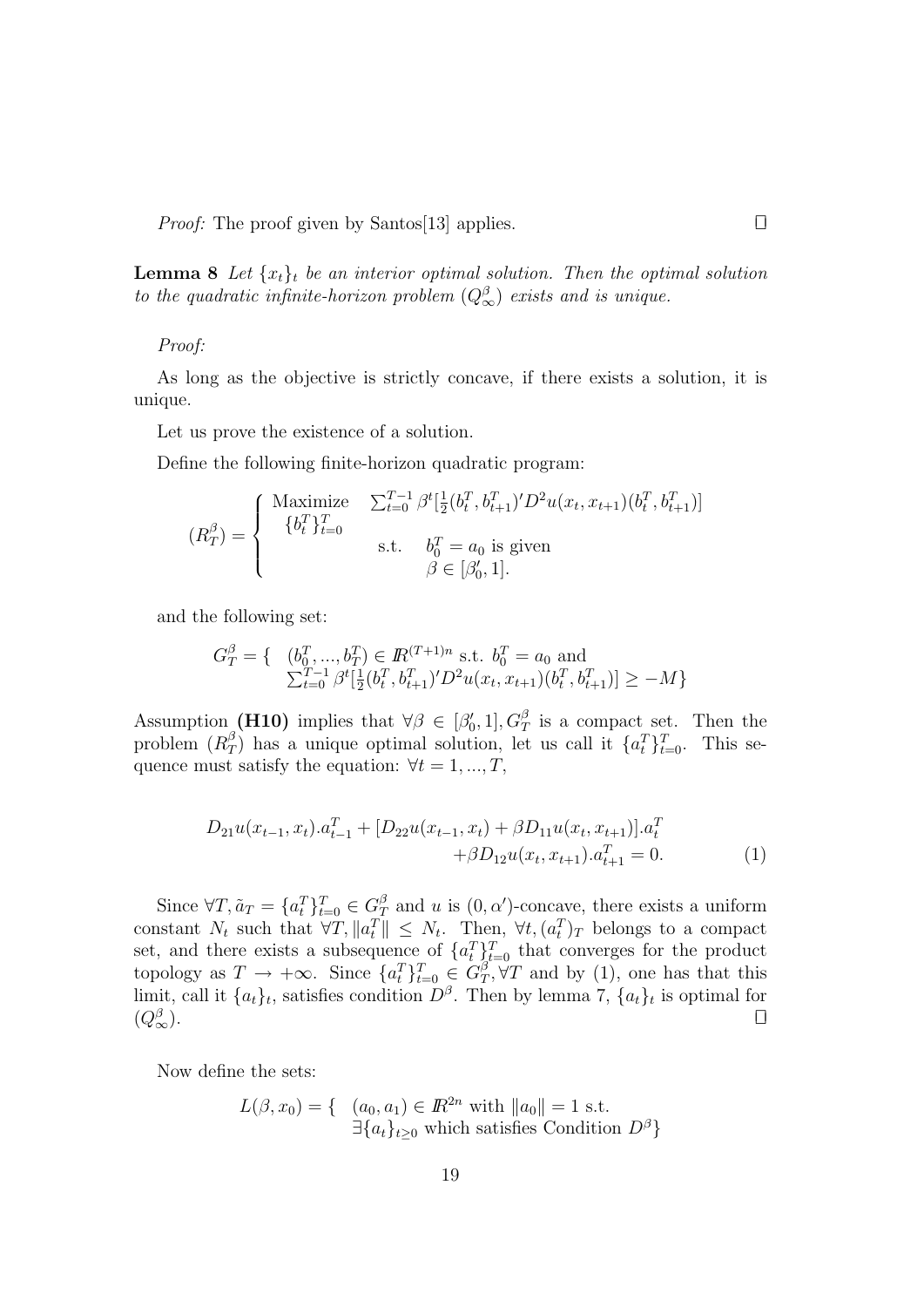Lemma 8 implies that  $\forall a_0$ , there exists a unique  $a_1$  which satisfies this property. That is,  $L(\beta, x_0)$  is the graph of a linear function restricted to the unit sphere. The goal is now to show that  $L(\beta, x_0)$  is the graph of the derivative of g at  $x_0$ .

**Lemma 9** The correspondence L is continuous and compact-valued in  $[\beta'_0, 1] \times U$ .

*Proof:* The proof given by Santos[13] applies. See Appendix.  $\square$ 

**Lemma 10** The sequence of derivative functions  $\{Dg_T^{\beta}(x)\}_{T\geq 1}$  converges uniformly with respect to  $(\beta, x)$ .

Proof: The proof is the same as in Santos[13]. The idea is to show that the set

$$
G_T^{\beta}(x_0) = \{(a_0, a_1) \in \mathbb{R}^{2n} \text{ with } ||a_0|| = 1 \text{ s.t. } a_1 = Dg_T^{\beta}(x_0).a_0\}
$$

converge uniformly in  $(\beta, x_0)$  to  $L(\beta, x_0)$  when  $T \to +\infty$ . Hence, by taking  $a_0$  successively equal to the unit-vectors of the basis of  $\mathbb{R}^n$ , we obtain that the partial derivatives of  $g^{\beta}$  exist and are continuous with respect to  $(\beta, x_0)$ . For more details of the proof, see the appendix.  $\Box$ 

To sum up, we have proved:

**Theorem 1** The optimal policy  $g^{\beta}$  is differentiable in X for any  $\beta$  in  $[\beta'_0, 1]$ . Moreover, the derivative  $Dg^{\beta}$  is continuous with respect to  $(\beta, x)$  in  $[\beta'_0, 1] \times X$ .

**Remark 3** Santos[13] assumes that u is  $(0, \alpha')$ -concave and that the secondorder derivatives of u are uniformly bounded along every optimal path. Montrucchio[12] assumes that  $||D_{11}^2||$  and  $||D_{12}^2||$  are bounded and another condition which is satisfied by  $(\alpha, 0)$ -concavity. It is straightforward to check that their conditions are satisfied if u is  $C^2$  and  $(\alpha, \alpha')$ - concave on graphD.

#### Remark 4 About the convergence of optimal paths to the steady state

We show that the differentiability of the policy function allows us to obtain easily the turnpike property near 1. Here, the turnpike result becomes a by-product of the differentiability of the policy function.

Claim 1 (The Visit Lemma) Let  $\hat{x}$  be expansible. Then we have:  $\forall \varepsilon > 0, \exists \beta(\varepsilon) >$ 0 such that  $\forall x_0 \geq \hat{x}, \forall \beta \in [\beta(\varepsilon), 1], \exists \bar{t}, ||g^{\beta, \bar{t}}(x_0) - x^{\beta}|| < \varepsilon$ .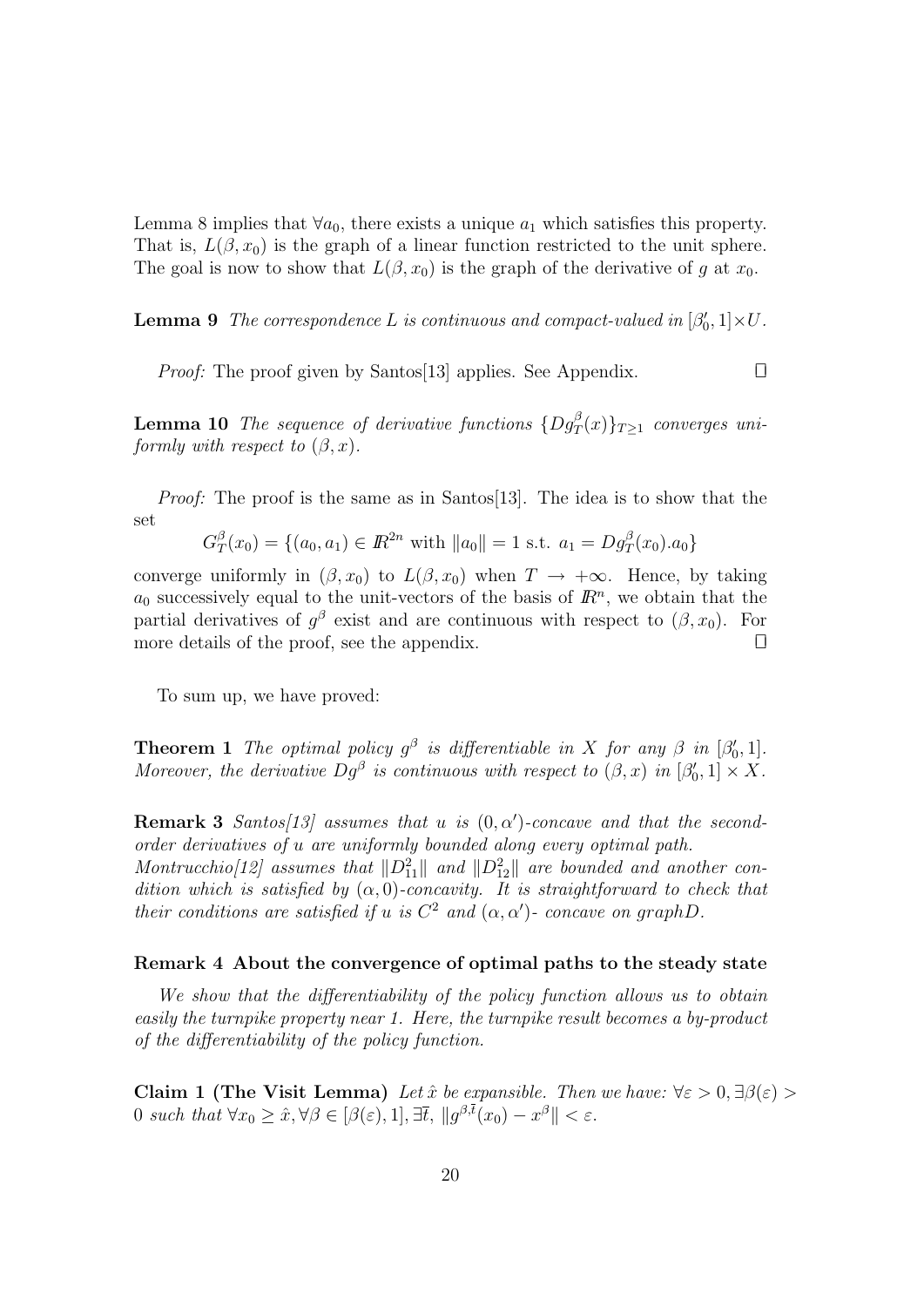*Proof:* See Scheinkman[17].

Claim 2  $\|Dg^1(\underline{x})\| < 1$ .

*Proof:* We know that when  $\beta = 1$ , the optimal path  $\{g^{1,t}(x_0)\}_t$ , for any  $x_0 >> 0$ , converges to the steady state x. Let  $||Dg^1(\underline{x})||$  denote the largest modulus of the eigenvalues of  $Dg^1(\underline{x})$ . We must have  $||Dg^1(\underline{x})|| \leq 1$ . But actually  $||Dg^1(\underline{x})|| < 1$ . Indeed, let  $c_0$  be a non-null eigenvector associated with the largest eigenvalue in modulus  $\lambda$ . Write  $c_0 = a_0 + ib_0$ , where  $a_0$  and  $b_0$  are the real and imaginary parts of  $c_0$  and  $i^2 = -1$ . Let  $a_t := Dg^{1,t}(\underline{x}) \cdot a_0$  and  $b_t := Dg^{1,t}(\underline{x}) \cdot b_0$ . Then we have (see the proof of Theorem 2.1 in Santos[13]):

$$
-\sum_{t=0}^{+\infty} (a_t, a_{t+1})'.D^2 u(\underline{x}, \underline{x}) . (a_t, a_{t+1}) \le M \|a_0\| \text{ and}
$$
  
\n
$$
-\sum_{t=0}^{+\infty} (b_t, b_{t+1})'.D^2 u(\underline{x}, \underline{x}) . (b_t, b_{t+1}) \le M \|b_0\|. \text{ Then it follows that:}
$$
  
\n
$$
-\sum_{t=0}^{T} (a_t - ib_t, a_{t+1} - ib_{t+1})'.D^2 u(\underline{x}, \underline{x}) . (a_t + ib_t, a_{t+1} + ib_{t+1}) \le M(\|a_0\| + \|b_0\|).
$$
  
\nBut,  $a_t + ib_t = Dg^{1,t}(\underline{x}) . c_0 = \lambda^t c_0$ , and  $a_t - ib_t = Dg^{1,t}(\underline{x}) . \overline{c}_0 = \overline{\lambda}^t \overline{c}_0$ , and thus  
\n
$$
-(\overline{c}_0, \overline{\lambda} \overline{c}_0)' .D^2 u(\underline{x}, \underline{x}) . (c_0, \lambda c_0) \sum_{t=0}^{+\infty} |\lambda|^{2t} \le M(\|a_0\| + \|b_0\|), \text{ which implies } |\lambda| < 1.
$$

Claim 3 Let  $\hat{x}$  be expansible. Then there exists  $\beta_1$  such that  $\forall x_0 \geq \hat{x}, \forall \beta \in$  $[\beta_1, 1], \lim_{t \to +\infty} g^{\beta, t}(x_0) = x^{\beta}.$ 

*Proof:* For  $\beta = 1$ , we know by proposition 1 that  $\lim_{t \to \infty} x_t = \underline{x}$ , and by lemma 2 that  $||Dg^1(\underline{x})|| < \xi < 1$ . Since  $(\beta, x) \to Dg^{\beta}(x)$  exists and is continuous with respect to  $(\beta, x)$ ,  $||Dg^{\beta}(x)||$  is continuous with respect to  $(\beta, x)$  and there exists  $\beta_2'$  such that for any  $\beta \in [\beta_2', 1], ||Dg^{\beta}(x^{\beta})|| < \xi < 1$ . Then consider  $\eta > 0$  such that  $\xi + \eta < 1$ . Since  $||Dg^{\beta}(x)||$  is continuous with respect to  $(\beta, x)$  in the compact set  $[\beta'_2, 1] \times X$ , it is uniformly continuous with respect to  $(\beta, x)$  and there exists  $\varepsilon > 0$  such that:

$$
\forall \beta, \beta' \in [\beta'_2, 1], |\beta - \beta'| < \varepsilon, \|x_0 - x^\beta\| < \varepsilon \Rightarrow \|\|Dg^{\beta'}(x_0)\| - \|Dg^{\beta}(x^\beta)\|\| \le \eta.
$$

In particular (take  $\beta = \beta'$ ):  $||x_0 - x^{\beta}|| < \varepsilon \Rightarrow ||Dg^{\beta}(x_0)|| \le \eta + \xi < 1$ . That is, by claim 2,  $\exists \varepsilon > 0$  such that  $\forall \beta \in [\beta_1, 1], ||x_0 - x^{\beta}|| < \varepsilon \Rightarrow \lim_{t \to +\infty} g^{\beta, t}(x_0) = x^{\beta}$ .

**Remark 5** 1. Scheinkman[17] and McKenzie[9] only assume that the Hessian of u is negative definite at  $(x, x)$ . But they did not prove that the optimal policy is differentiable.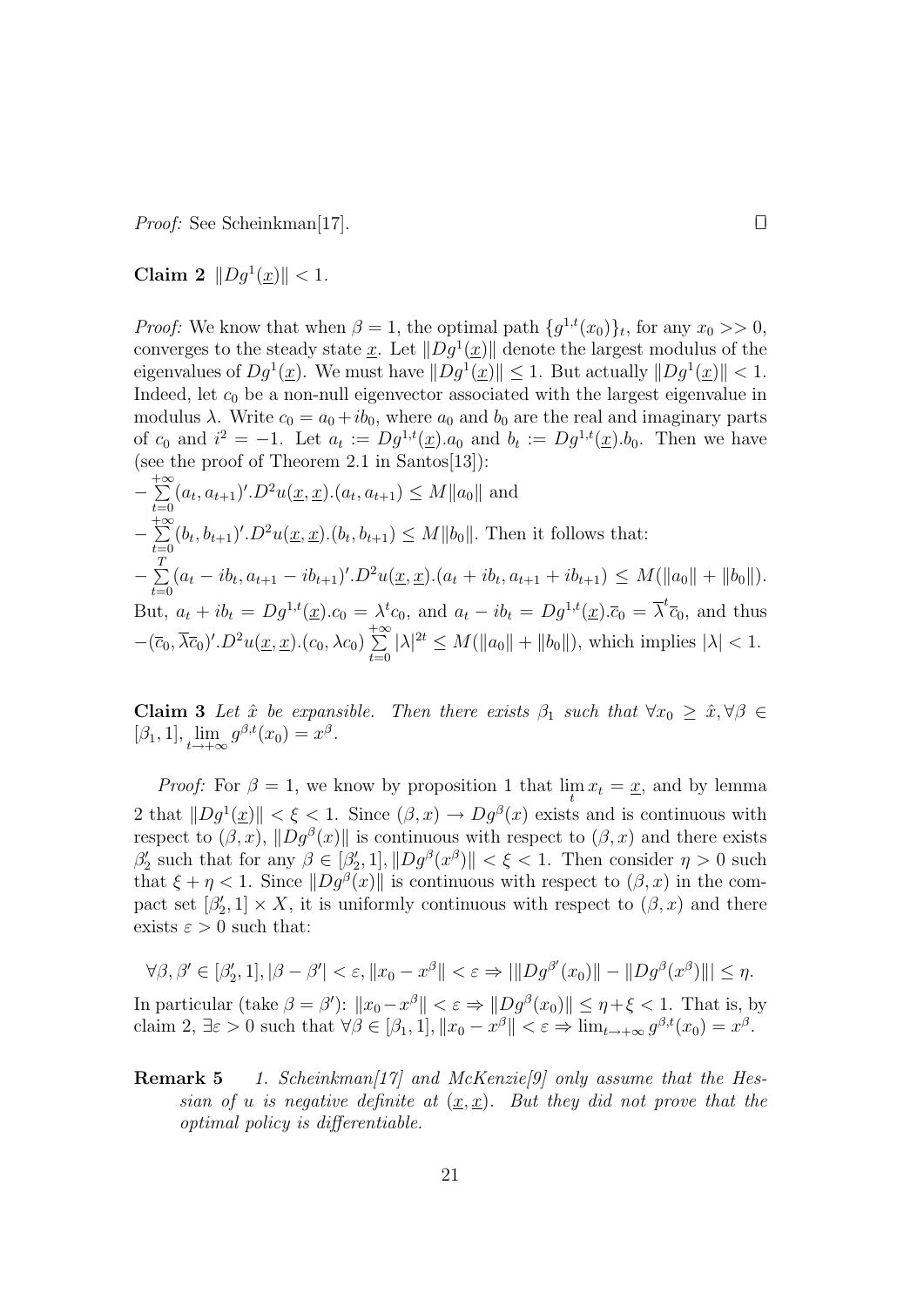2. We obtain the turnpike result without assuming, as in McKenzie[9], that  $detDu_{12}(\underline{x}, \underline{x})\neq 0$  contrary to Scheinkman[17].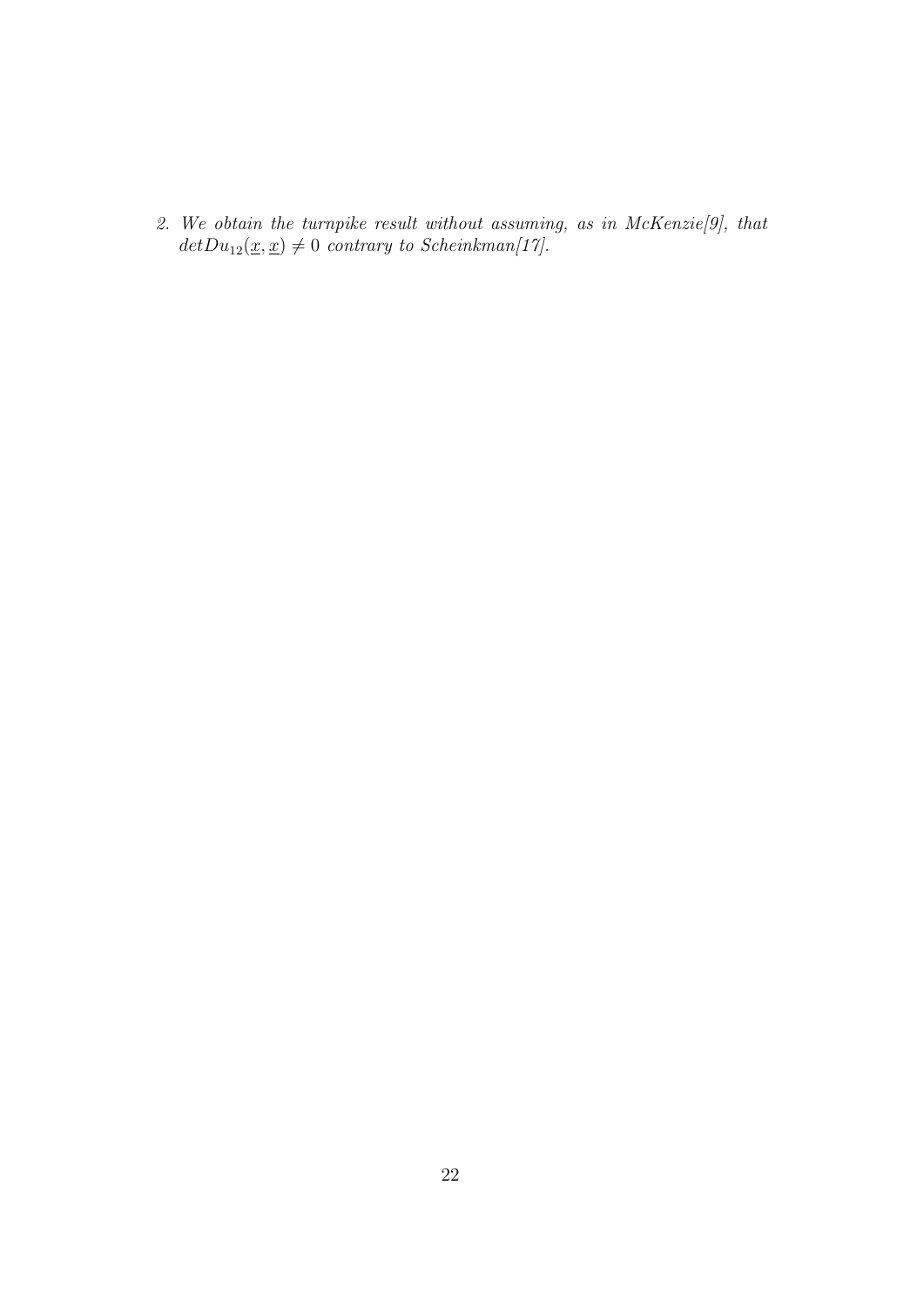## 6 Appendix

### 6.1 Proof of lemma 9

We extend here the proof of lemma 9 given by Santos[13]:

1) Let us first show that L is u.s.c. and compact-valued.

Let  $(\beta^n, x_0^n)_n$  be a sequence that converges to  $(\beta, x_0) \in [\beta_0, 1] \times U$ . As  $(\beta, x) \to g^{\beta}(x)$  is continuous on  $[\beta_0, 1] \times U$ , one has that  $g^{\beta^n}(x_0^n) \to g^{\beta}(x_0)$ . By lemma 8, for the optimal sequence  $\{x_t^n\}_{t\geq0}$  where  $x_t^n = g^{\beta^n,t}(x_0^n)$ , there exists  ${a^n_t}_{t\geq 0}$  optimal solution to:

$$
(R_{\infty}^{\beta^n}) = \begin{cases} \begin{array}{ll}\text{Maximize} & \sum_{t=0}^{+\infty} (\beta^n)^t [\frac{1}{2} (b_t^n, b_{t+1}^n)' D^2 u(x_t^n, x_{t+1}^n) (b_t^n, b_{t+1}^n)]\\ & \{b_t^n\}_{t \ge 0} \end{array}\\ \text{s.t.} & \begin{array}{ll}\text{if} & \beta^n = a_0^n \text{ is given} \\ & \beta^n \in [\beta_0, 1].\end{array}\end{cases}
$$

One has  $\forall n, \{a_t^n\}_{t=0}^{\infty}$  satisfies Condition  $D^{\beta^n}$  (with  $(x_t^n)_t$ ). Since the constant M is independent of n, then, since u is  $(0, \alpha')$ -concave,  $\forall t, \exists N_t > 0$  such that  $\forall n, \|a_i^n\| \leq N_t$ . Then, since the sequence belongs to a compact set of the product topology, there exists a subsequence of  $({a_t^n}_{t=0}^{\infty})_n$  that converges, say to  ${a_t}_{t=0}^{\infty}$ . As in the previous lemma, since  $\beta^n \to \beta$  and  $x_0^n \to x_0$ , one has, since the optimal policy is continuous,  $x_t^n \to x_t$ , and hence  $\{a_t\}_{t=0}^\infty$  satisfies condition  $D^\beta$  and is then optimal. Hence  $(\beta^n, x_0^n)_n$  converges to  $(\beta, x_0)$  and  $(a_0^n, a_1^n)_n$  converges to  $(a_0, a_1) \in L(\beta, x_0)$ , with  $(a_0^n, a_1^n) \in L(\beta^n, x_0^n)$ : that is L is u.s.c. Moreover, since one also has  $||a_1|| \leq (\frac{2M}{\alpha})$  $(\frac{1}{\alpha})^{\frac{1}{2}}$  (cf lemma 6),  $L(\beta, x_0)$  is a compact set.

2) Let us now show that L is l.s.c.

Pick  $(a_0, a_1) \in L(\beta, x_0)$  and assume that  $(\beta^n, x_0^n) \to (\beta, x_0)$ . Take  $(a_0^n, a_1^n)$ with  $a_0^n = a_0$  and  $(a_0^n, a_1^n) \in L(\beta^n, x_0^n)$ ,  $\forall n$ . Then the corresponding optimal sequence  $({a_i^n}_{t=0}^\infty)_n$  has a subsequence that converges to, say,  ${a_t}_{t=0}^\infty$ . In fact, every subsequence converges to this limit, or else  $(Q_{\infty}^{\beta})$  would have several solutions, which is impossible since the objective is strictly concave. That is  $(a_0^n, a_1^n) \to (a_0, a_1).$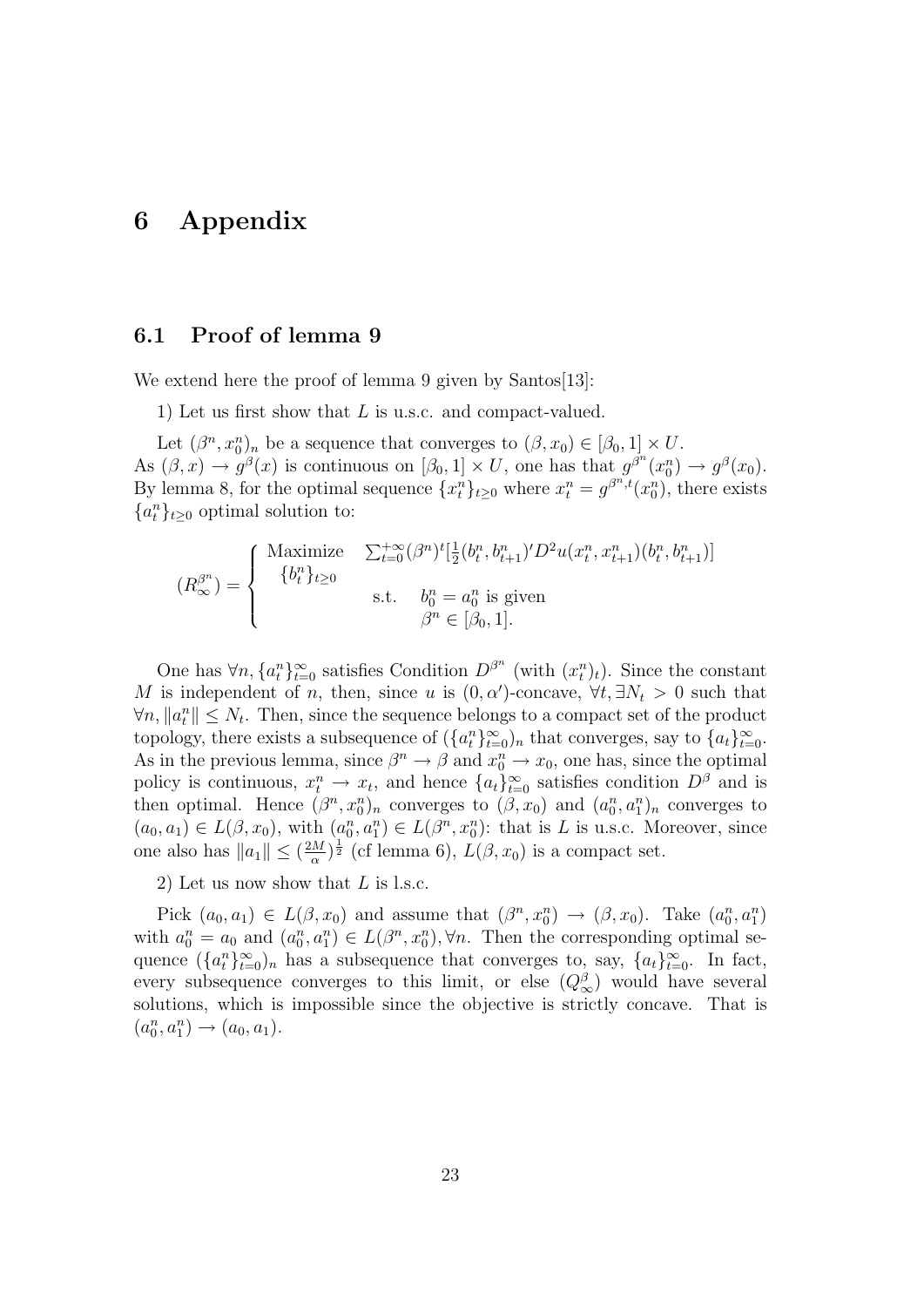### 6.2 Proof of lemma 10

By proposition 9,  $\{g_T\}_{T>1}$  converges uniformly to g on  $[\beta_0, 1] \times X$  and  $\forall T, Dg_T$ is well-defined on  $[\beta_0, 1] \times X$ .

Pick  $(\beta, x_0) \in [\beta_0, 1] \times X$ . Define  $x_t := g^{\beta, t}(x_0), \forall t$  and let  $L_T(\beta, x_0)$  be defined by:

$$
L_T(\beta, x_0) = \{ (a_0, a_1) \in \mathbb{R}^{2n} \text{ with } ||a_0|| = 1 \text{ s.t. } \exists \{a_t^T\}_{t \ge 0} \text{ which satisfies:}
$$
  
\n
$$
D_{21}u(x_{t-1}, x_t).a_{t-1}^T + [D_{22}u(x_{t-1}, x_t) + \beta D_{11}u(x_t, x_{t+1})].a_t^T +
$$
  
\n
$$
\beta D_{12}u(x_t, x_{t+1}).a_{t+1}^T = 0, \forall t = 1, ..., T - 1.
$$
  
\n
$$
\sum_{t=0}^{T-1} \beta^t [\frac{1}{2}(a_t^T, a_{t+1}^T)'D^2 u(x_t, x_{t+1})(a_t^T, a_{t+1}^T) \ge -M \}
$$

It is clear that  $\forall T, L_{T+1}(\beta, x_0) \subset L_T(\beta, x_0)$  and that, as in lemma 9,  $\forall T, L_T(\beta, x_0)$ is u.s.c.. Moreover,  $L(\beta, x_0) = \bigcap_{T \geq 1} L_T(\beta, x_0)$ . Then,  $\forall (\beta, x_0) \in [\beta_0, 1] \times X$ ,  $\forall \varepsilon > 0, \exists T_0 \text{ such that } \forall T \geq T_0, d(L_T(\beta, x_0), L(\beta, x_0)) < \frac{\varepsilon}{9}$  $\frac{\varepsilon}{9}$ , where d denotes the Hausdorff distance.

(i) Let us first show that  $L_T(\beta, x_0)$  converges uniformly to  $L(\beta, x_0)$ .

 $L(\beta, x_0)$  depends continuously and  $L_T(\beta, x_0)$  depends upper semi-continously on  $(\beta, x_0)$ , and  $L(\beta, x_0) \subset L_T(\beta, x_0)$ , the function  $(\beta, x_0) \to d(L_T(\beta, x_0), L(\beta, x_0))$ is u.s.c. on  $[\beta_0, 1] \times X$ . One also has  $\forall (\beta, x_0), \lim_{T \to +\infty} d(L_T(\beta, x_0), L(\beta, x_0)) =$ 0. Then,  $\forall x_0, \forall \beta, \exists T_0$  such that  $d(L_{T_0}(\beta, x_0), L(\beta, x_0)) < \frac{\varepsilon}{9}$  $\frac{\varepsilon}{9}$ . Moreover, since  $(\beta, x_0) \to d(L_{T_0}(\beta, x_0), L(\beta, x_0))$  is u.s.c., there exists a neighborhood  $\mathcal{V}(\beta, x_0)$  of  $(\beta, x_0)$  such that  $\forall (\beta', x) \in \mathcal{V}(\beta, x_0), d(L_{T_0}(\beta', x), L(\beta', x)) < \frac{\varepsilon}{9}$  $rac{\varepsilon}{9}$ . Since  $L(\beta, x_0) \subset L_{T+1}(\beta, x_0) \subset L_T(\beta, x_0)$ ,  $\forall T$ , then one finally has that  $\forall T \geq$  $T_0, \forall (\beta^{'},x) \in \mathcal{V}(\beta,x_0), d(L_T(\beta^{'},x),L(\beta^{'},x)) < \frac{\varepsilon}{9}$  $\frac{\varepsilon}{9}$ . But, since  $[\beta_0, 1] \times X$  is a compact set,  $T_0$  can be chosen independently of the neighborhood  $\mathcal{V}(\beta, x_0)$  and one obtains  $\forall \varepsilon > 0$ ,  $\exists T_0$  such that  $\forall T \geq T_0$ ,  $\forall (\beta, x_0) \in [\beta_0, 1] \times X$ ,  $d(L_T(\beta, x_0), L(\beta, x_0))$ ε  $rac{\varepsilon}{9}$ .

(ii) Let us show that the sets  $L_T(\beta, x_0)$  are equicontinuous.

We already know that  $L(\beta, x_0)$  is continuous and compact-valued. Let  $\varepsilon > 0$ . Then the compact set  $[\beta_0, 1] \times X$  may be covered by a finite number of open neighborhood  $(\mathcal{V}_i)_{i=1}^m$  such that  $\forall (\beta, x_0), (\beta^i, x_0^i) \in \mathcal{V}_i, d(L(\beta, x_0), L(\beta^i, x_0^i)) < \frac{\varepsilon}{9}$  $\frac{\varepsilon}{9}$ . Then using the triangle inequality with (i), one obtains that  $\forall T \geq T_0, d(L_T(\beta, x_0), L_T(\beta^i, x_0^i))$ ε  $\frac{\varepsilon}{3}$ .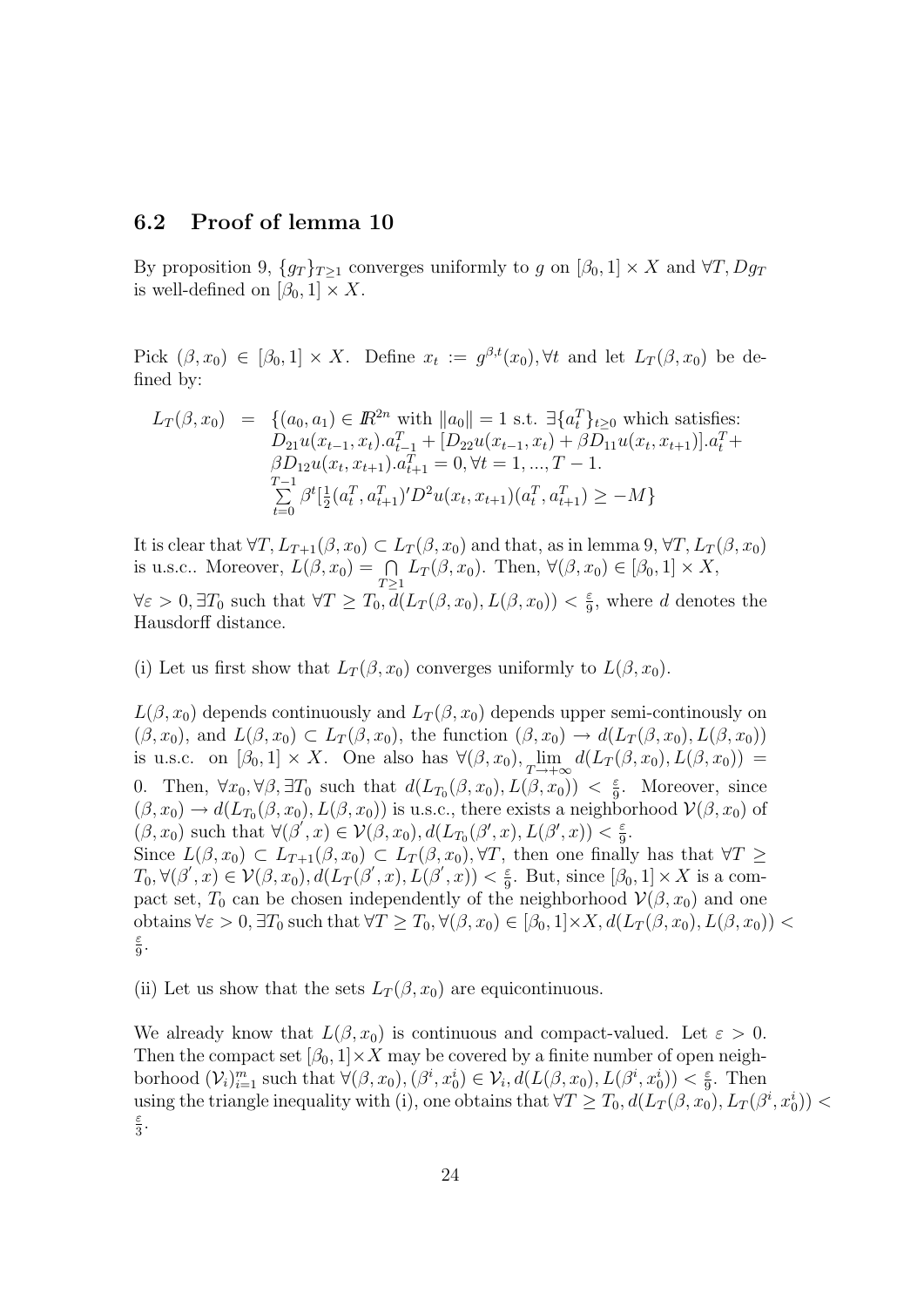(iii) Uniform approximation of the sets  $G_T^{\beta}$  $T(T_0)$  to  $L_{T_0}(\beta, x_0)$ 

Let

$$
G_T^{\beta}(x_0) = \{(a_0, a_1) \in \mathbb{R}^{2n} \text{ with } ||a_0|| = 1 \text{ s.t. } a_1 = Dg_T^{\beta}(x_0).a_0\}.
$$

Observe that

$$
G_T^{\beta}(x_0) = \{(a_0, a_1) \in \mathbb{R}^{2n} \text{ with } ||a_0|| = 1 \text{ s.t. there exist } a_1, a_2, ..., a_{T-1}, a_T\}
$$

which satisfy the first-order conditions of lemma 5 }.

By lemma 4,  $\{g_T^{\beta,t}\}_T$  converges uniformly to  $g^{\beta,t}$ ,  $L_{T_0}$  is an u.s.c. correspondence, then by lemma 5, the first order conditions of this lemma and lemma 6,  $\forall (\beta, x_0), \forall \varepsilon > 0, \exists T_1 \geq T_0$  such that  $\forall T \geq T_1, G_T^{\beta}(x_0)$  is contained in the ball centered in  $L_{T_0}(\beta, x_0)$  of radius  $\frac{\varepsilon}{3}$ .

Moreover, since  $g^{\beta,t}$  is continuous and  $\{g_T^{\beta,t}\}_T$  converges uniformly to  $g^{\beta,t}$ , then the upper semi-continuity of  $L_{T_0}$  implies that  $\forall \varepsilon > 0, \forall (\beta, x_0), \exists \mathcal{V}(\beta, x_0)$  a neighborhood of  $(\beta, x_0)$  and  $T_1$  such that  $\forall (\beta', x) \in \mathcal{V}(\beta, x_0), \forall T \geq T_1, G_T^{\beta'}$  $T(T)$  is contained in the ball centered in  $L_{T_0}(\beta, x_0)$  of radius  $\frac{\varepsilon}{3}$ .

Then, using if necessary a finer finite open cover than  $(\mathcal{V}_i)_{i=1,\dots,m}$ , one has that  $\forall \mathcal{V}_i, \exists (\beta^i, x_0^i), \exists T_1 \geq T_0 \text{ such that } \forall (\beta, x_0) \in \mathcal{V}_i, \forall T \geq T_1, G_T^{\beta}(x_0) \text{ is contained in }$ the ball centered in  $L_{T_0}(\beta^i, x_0^i)$  of radius  $\frac{\varepsilon}{3}$ .

Moreover, the compactness of  $[\beta_0, 1] \times X$  allows us to choose  $T_1$  independently of  $\mathcal{V}_i$ .

(iv)  $G_7^{\beta}$  $T(T(x_0)$  converge uniformly to  $L(\beta, x_0)$ .

Let  $(\beta, x_0)$  be in  $[\beta_0, 1] \times X$ . Then there exists i such that  $(\beta, x_0) \in \mathcal{V}_i$ , and then one has that  $\forall T \geq T_1, G_T^{\beta}(x_0)$  is contained in the ball centered in  $L_{T_0}(\beta^i, x_0^i)$ of radius  $\frac{\varepsilon}{3}$ . Moreover, by (i) and (ii), one has  $d(L_{T_0}(\beta, x_0), L(\beta, x_0)) < \frac{\varepsilon}{9}$  $rac{\varepsilon}{9}$  and  $d(L_{T_0}(\beta^i,x_0^i),L_{T_0}(\beta,x_0)) < \frac{\varepsilon}{3}$  $\frac{\varepsilon}{3}$ . Then,  $\forall T \geq T_1, \forall (\beta, x_0), G_T^{\beta}(x_0)$  is contained in the ball centered in  $L(\beta, x_0)$  of radius  $\varepsilon$ .

(v) Define the matrix  $M$  as the following: its *i*th column is the unique vector  $b_i \in \mathbb{R}^n$  such that  $(a_i, b_i) \in L(\beta, x_0)$  with  $a_i = (0, 0, ..., 0, 1_{(i)}, 0, ..., 0)$ . Then, (iv) implies that the sequence of matrix  $\{Dg_T^{\beta}(x_0)\}_{T\geq 1}$  converges uniformly to the matrix M. Then, that is  $M = Dg^{\beta}(x_0)$ , and  $(\beta, x) \to Dg^{\beta}(x)$  is continuous in any  $\beta \in [\beta_0, 1], x \in X$ .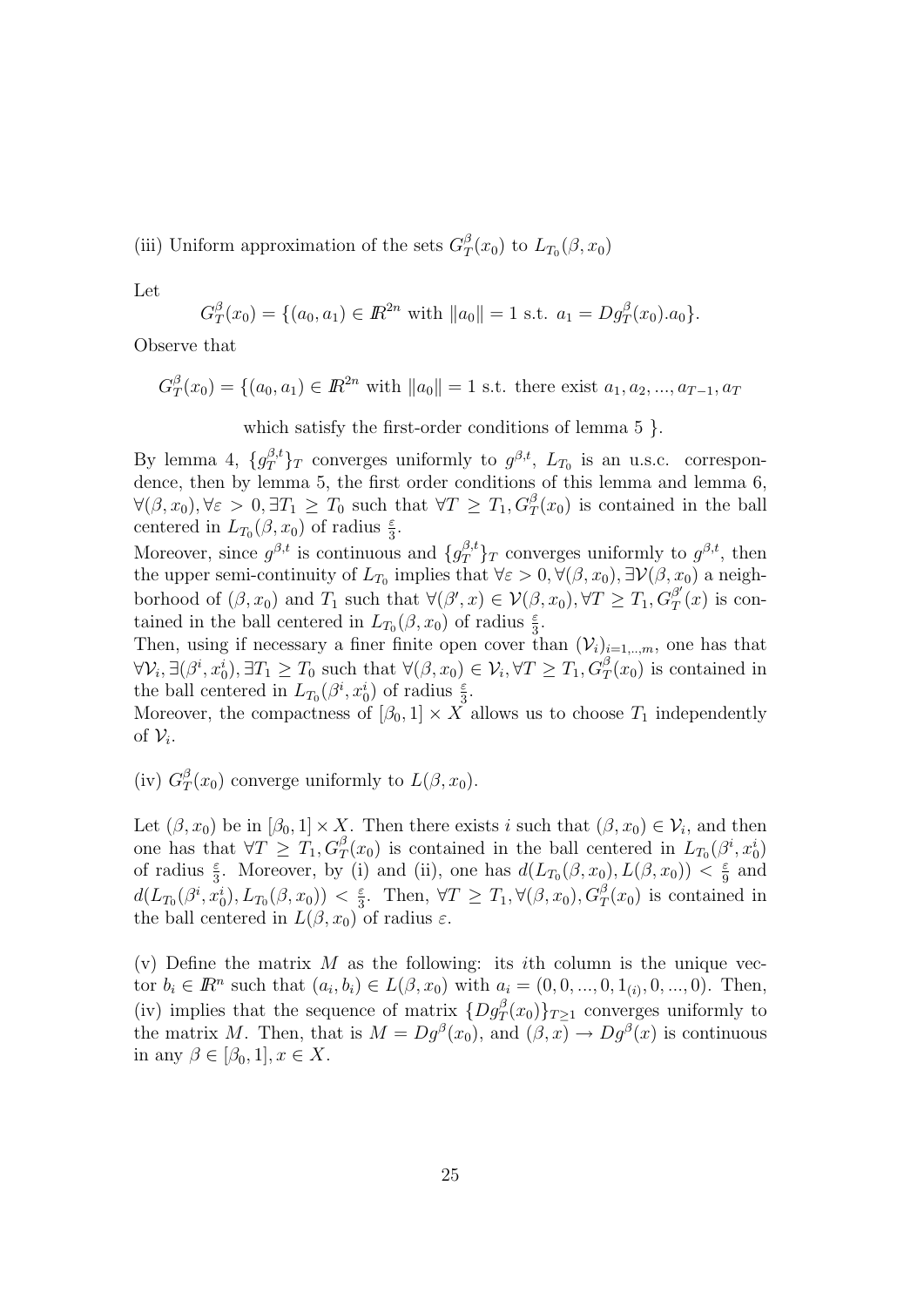## References

- [1] Araujo A., The once but not twice differentiability of the policy function, Econometrica 59 (1991), 1383-1391.
- [2] Araujo A., J.A.Scheinkman, Smoothness, comparative dynamics and the turnpike property, Econometrica 45,(1977), 601-620.
- [3] Benveniste L.M., J.A.Scheinkman, On the differentiability of the value function, Econometrica 47,(1979), 727-732.
- [4] Blot J., Crettez B., On the smoothness of the optimal paths (1999), Manuscript.
- [5] Boldrin M., Montrucchio L., On the Differentiability of the Policy Function, Unpublished Manuscript (1988).
- [6] Dana R.A., Le Van C., On the Bellman Equation of the Overtaking Criterion, Journal of Optimization Theory and Applications 67,vol.3, (1990).
- [7] Gale D., On Optimal Development in a multi-sector economy, Rev.Econ. Studies 34 (1967).
- [8] Le Van C., Dana R.A., Dynamic Programming in Economics , Kluwer Academic Publishers,(2002, forthcoming).
- [9] McKenzie L.W, Optimal economic growth, turnpike theorems and comparative dynamics, in Arrow K.J., Intriligator M.D. , Handbook of Mathematical Economics, Vol.III, North-Holland, Amsterdam (1986).
- [10] Montrucchio L., Lipschitz continuous policy functions, Journal of Mathematical Economics 16 (1987), 259-273.
- [11] Montrucchio L., Dynamic Complexity of Optimal Paths and Discount Factors for Strongly Concave problems, Journal of Optimization Theory and Applications 80 (1994), 385-406.
- [12] Montrucchio L., Thompson metric,contraction property and differentiability of policy functions, J. Econ. Behavior and Organization 33 (1998), 449-466.
- [13] Santos M.S., Smoothness of the policy function in discrete time economic models, Econometrica 5 (1991), 1365-1382.
- [14] Santos M.S., Differentiability and comparative analysis in discrete-time infinite-horizon optimization, Journal of Economic Theory 57 (1992), 222- 229.